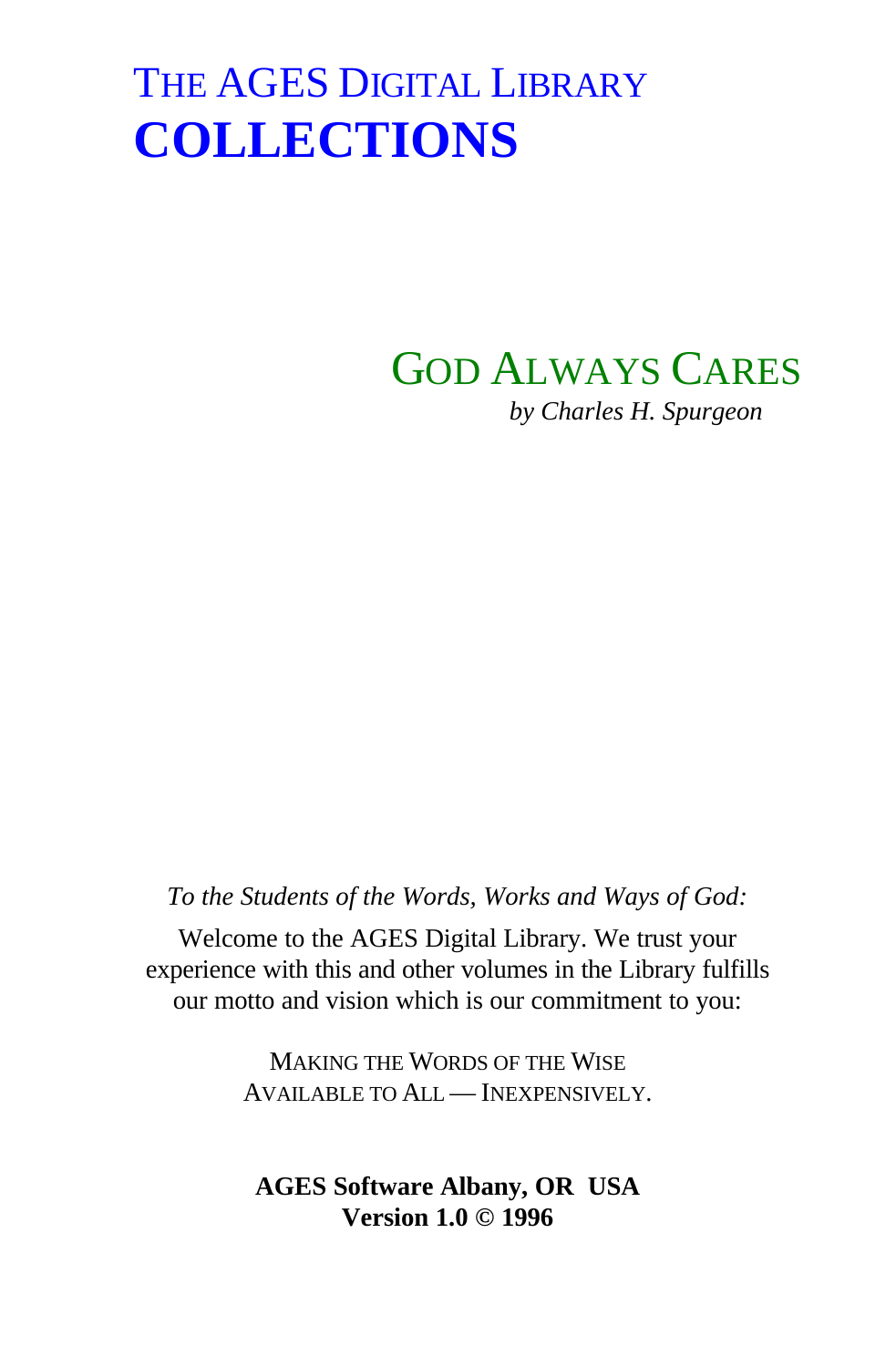# GOD ALWAYS CARES

C H SPURGEON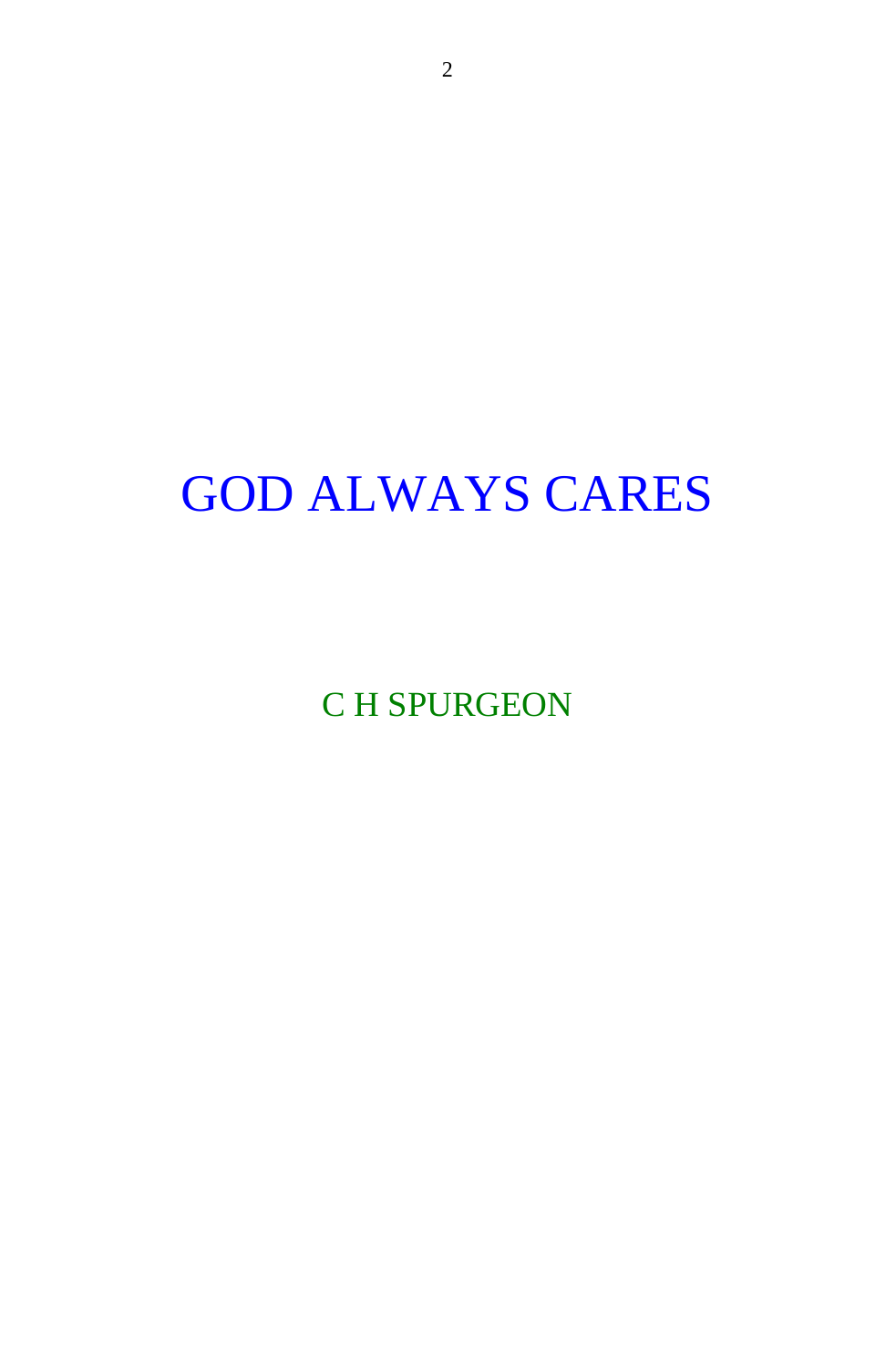# **CONTENTS**

PREFACE BY LEITH SAMUEL

PSALM 46

PSALM 100

PSALM 23

PSALM 121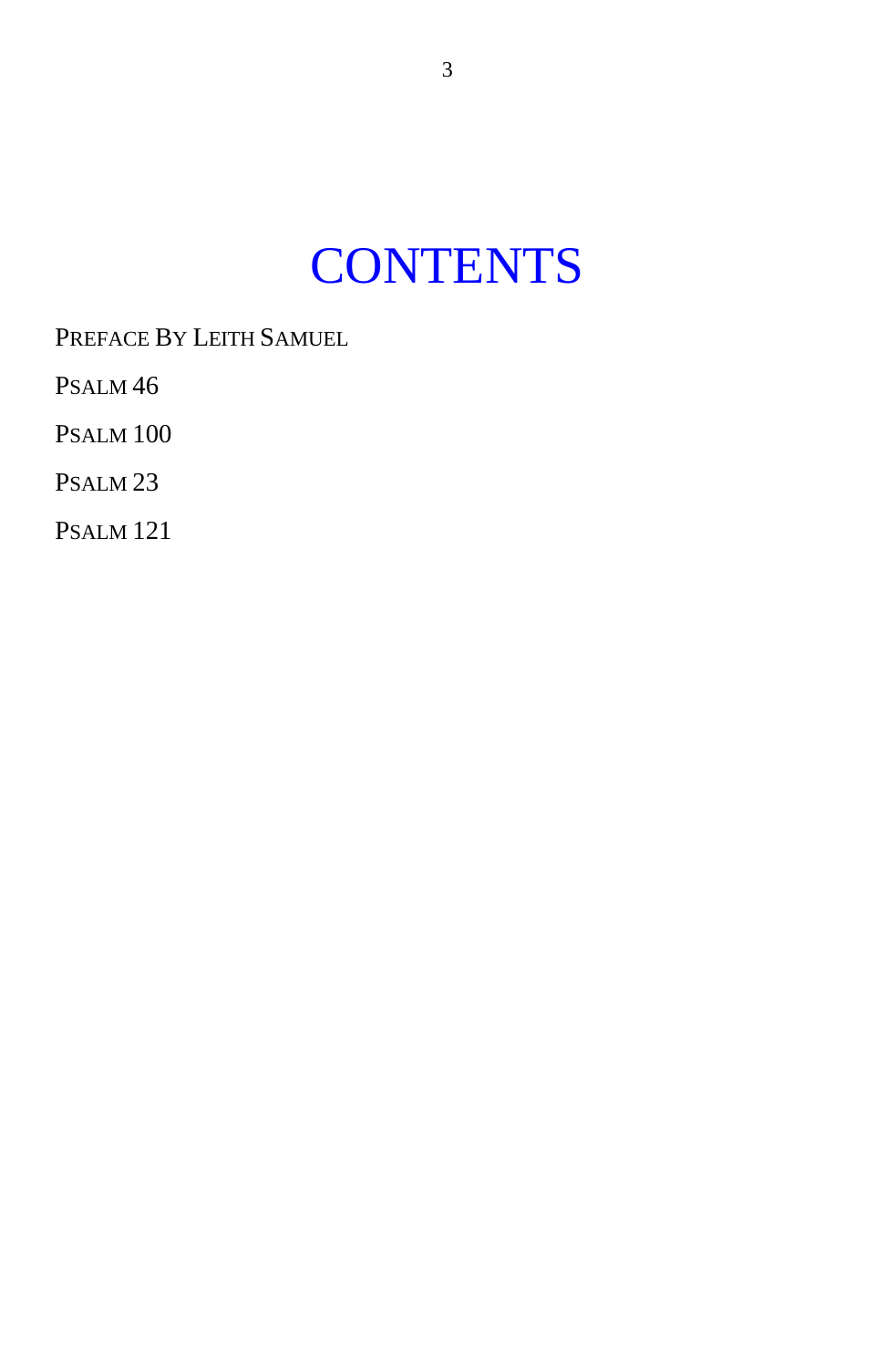### PREFACE

What believer does not warm to the words of the 23rd Psalm? Probably the best-known psalm in the world, Spurgeon leads the reader unerringly into a deeper and clearer understanding of its great comfort.

The music of Psalm 46 has been ringing in my ears from boyhood days. I don't mean the tune we sang, but the majesty and calm-inducing power of the words themselves. And who better than Spurgeon to open up their meaning and challenge the reader to "make sure each one of you of your portion in God," i.e. make sure you have been reconciled to him?

After the Lord graciously drew me to himself as a sinner needing his free forgiveness in my teens, it was often my delight to sing in our parish church what was introduced as the Jubilate Deo, Psalm 100. I wish I had seen Spurgeon's pithy and helpful comments earlier!

Psalm 46 makes good reading for those going through any time of trouble, while the words of Psalm 100 can just as helpfully lead the thoughts and praises of those who experienced God's deliverances in the last decade of the twentieth century as surely as they ever did in Spurgeon's day.

What Christian family has not read Psalm 121 over the breakfast table before a loved member of that family set out on a long or difficult journey, or moved into a new phase of life? Maybe we read it with a lump in our throat! Spurgeon leads us into a deeper understanding of this wonderful psalm. What firm footing for our steps in our onward pilgrimage to heaven, the City that has foundations more firm than anything in this fallen world.

> *"Keep your eyes upon Jesus Let nobody else take his place, So that hour by hour You may prove his power, Till at last you have won the great race."*

I recommend this volume to the reader.

**LEITH SAMUEL SOUTHAMPTON**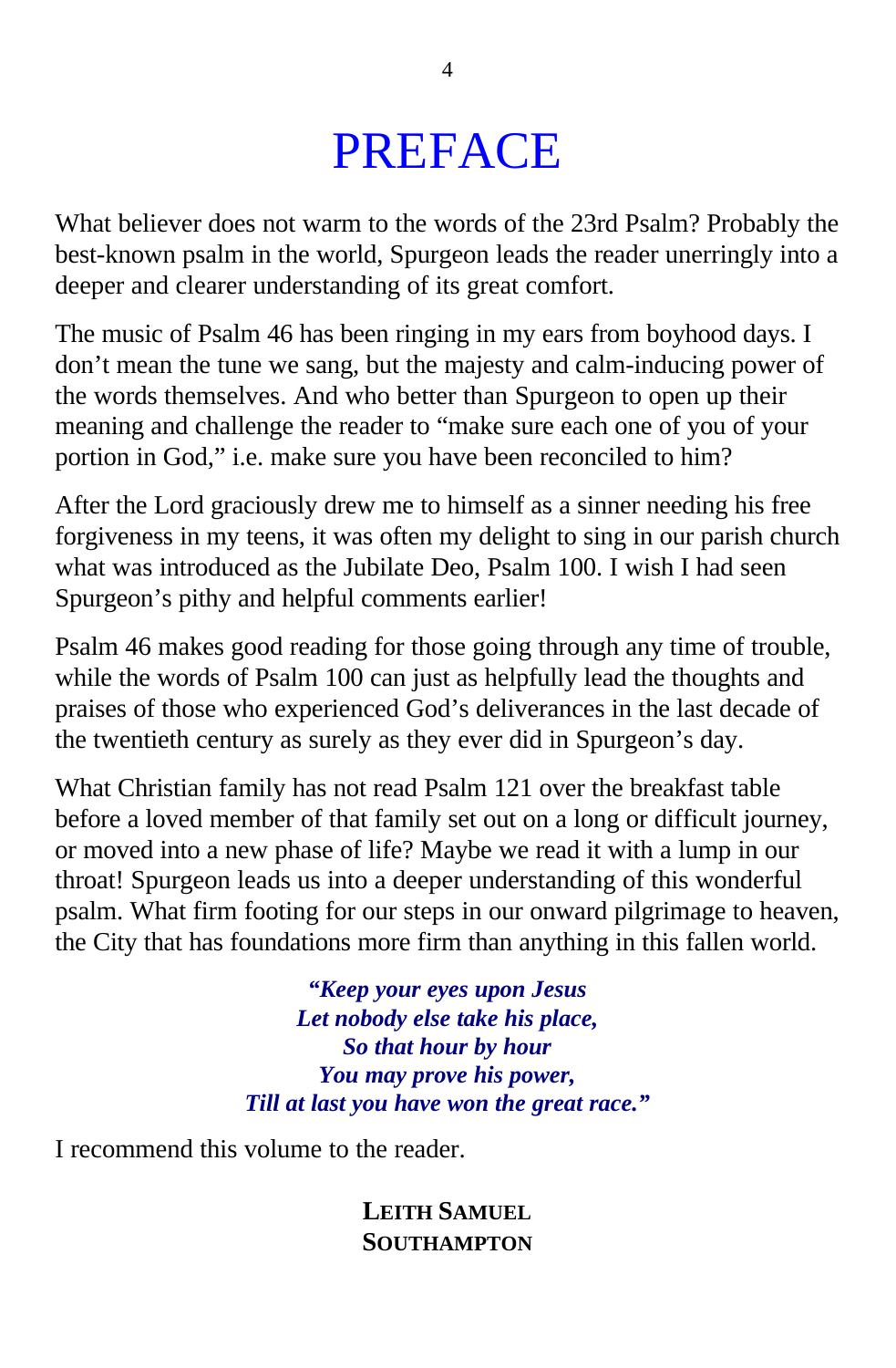# PSALM 46

GOD *is* our refuge and strength, a very present help in trouble.

**2** Therefore will not we fear, though the earth be removed, and though the mountains be carried into the midst of the sea;

**3** *Though* the waters thereof roar *and* be troubled, *though* the mountains shake with the swelling thereof. Selah.

**4** *There is* a river, the streams whereof shall make glad the city of God, the holy *place* of the tabernacles of the Most High.

**5** God is in the midst of her; she shall not be moved: God shall help her, *and that* right early.

**6** The heathen raged, the kingdoms were moved: he uttered his voice, the earth melted.

**7** The LORD of hosts is with us; the God of Jacob *is* our refuge. Selah.

**8** Come, behold the works of the LORD, what desolations he hath made in the earth.

**9** He maketh wars to cease unto the end of the earth; he breaketh the bow, and cutteth the spear in sunder; he burneth the chariot in the fire.

**10** Be still, and know that I *am* God: I will be exalted among the heathen, I will be exalted in the earth.

**11** The LORD of hosts *is* with us; the God of Jacob *is* our refuge. Selah.

**1**. *"God Is Our Refuge And Strength."* Not our armies, or our fortresses. Israel's boast is in Jehovah, the only living and true God. Others vaunt their impregnable castles, placed on inaccessible rocks, and secured with gates of iron, but God is a far better refuge from distress than all these: and when the time comes to carry the war into the enemy's territories, the Lord stands his people in better stead than all the valor of legions or the boasted strength of chariot and horse. Soldiers of the cross, remember this, and count yourselves safe, and make yourselves strong in God. Forget not the personal possessive word *"our;"* make sure, each one, of your portion in God, that you may say, "He is *my* refuge and strength." Neither forget the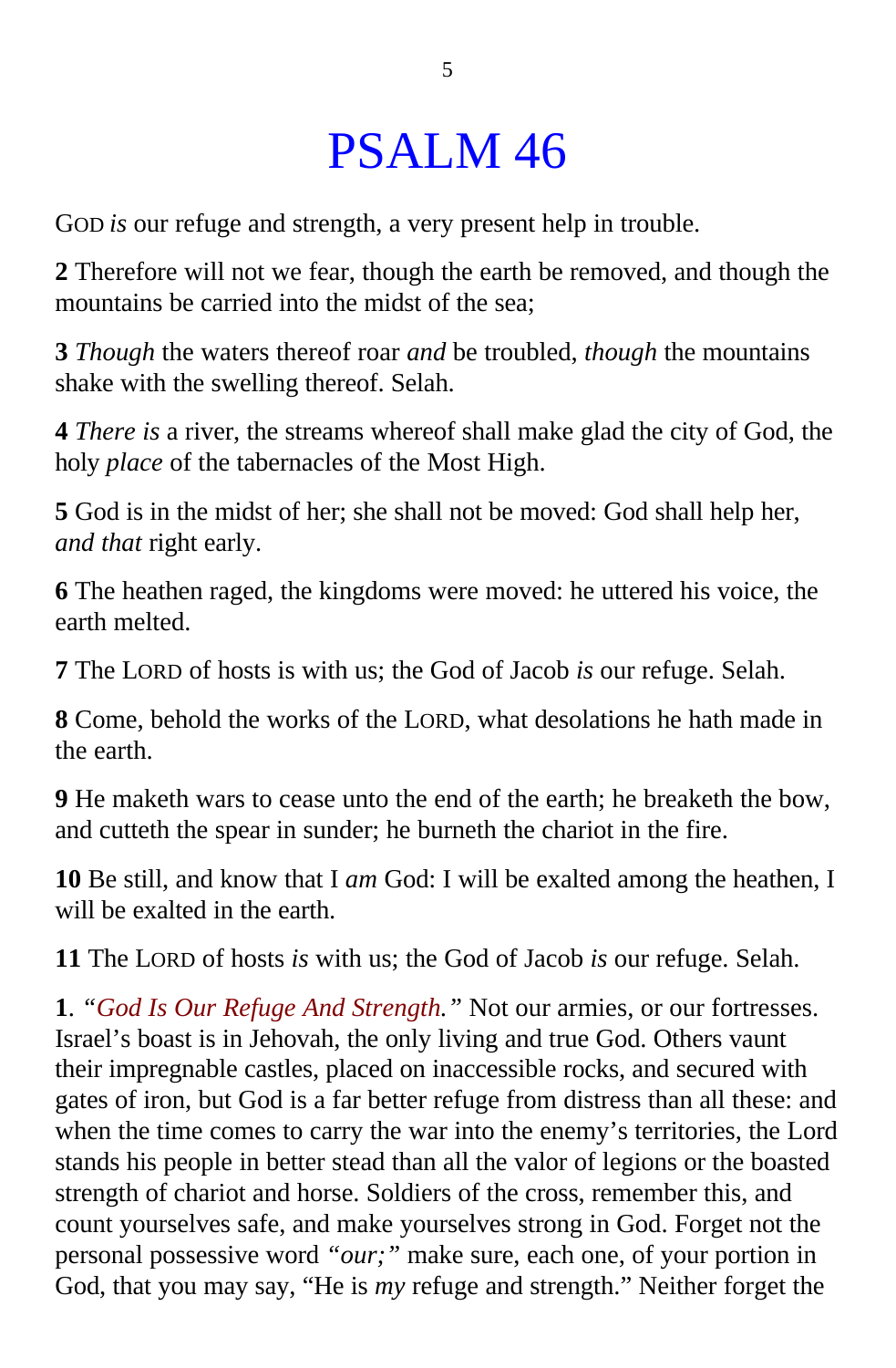fact that God is our refuge just now, in the immediate present, as truly as when David penned the word. God alone is our all in all. All other refuges are refuges of lies, all other strength is weakness, for power belongeth unto God: but as God is all-sufficient, our defense and might are equal to all emergencies.

*"A very present help in trouble,"* or *in distresses he has so been found,* he has been tried and proved by his people. He never withdraws himself from his afflicted. He is their help, truly, effectually, constantly; he is present or near them, close at their side and ready for their succor, and this is emphasized by the word *"every"* in our version, he is more present than friend or relative can be, yea, more nearly present than even the trouble itself. To all this comfortable truth is added the consideration that his assistance comes at the needed time. He is not as the swallows that leave us in the winter; he is a friend in need and a friend indeed. When it is very dark with us, let brave spirits say, "Come, let us sing the forty-sixth Psalm".

#### *"A fortress firm, and steadfast rock, Is God in time of danger; A shield and sword in every shock, From foe well-known or stranger".*

**2**. "*Therefore*." How fond the psalmist is of therefores! his poetry is no poetic rapture without reason, it is as logical as a mathematical demonstration. The next words are a necessary inference from these. "Will not we fear." With God on our side, how irrational would fear be! Where he is all power is, and all love, why therefore should we quail*? "Though the earth be removed,"* though the basis of all visible things should be so convulsed as to be entirely changed. *"And though the mountains be carried into the midst of the sea;"* though the firmest of created objects should fall to headlong ruin, and be submerged in utter destruction. The two phrases set forth the most terrible commotions within the range of imagination, and include the overthrow of dynasties, the destruction of nations, the ruin of families, the persecutions of the church, the reign of heresy, and whatever else may at any time try the faith of believers. Let the worst come to the worst, the child of God should never give way to mistrust; since God remaineth faithful there can be no danger to his cause or people. When the elements shall melt with fervent heat, and the heavens and the earth shall pass away in the last general conflagration, we shall serenely behold "the wreck of matter, and the crash of worlds," for even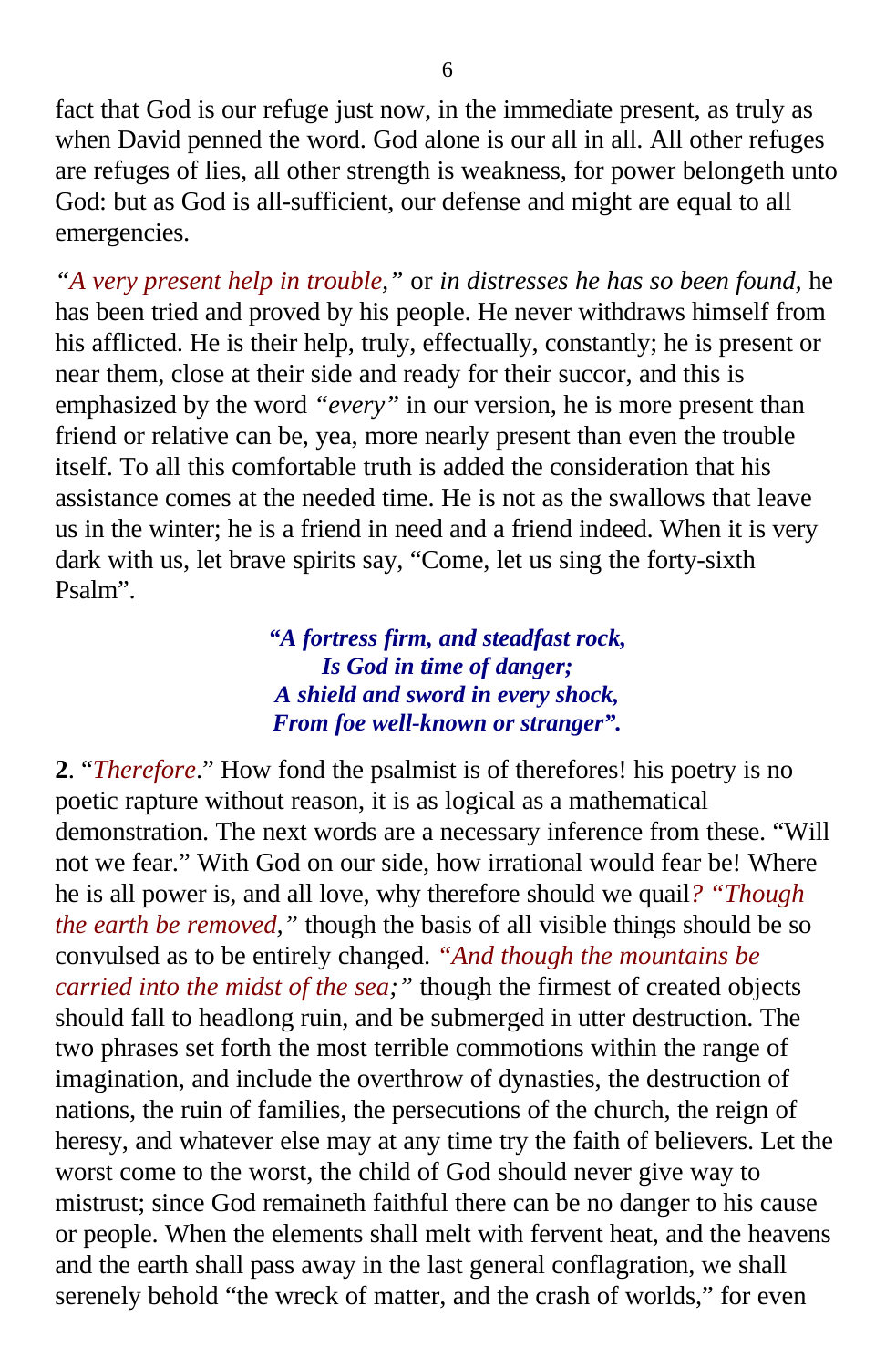then our refuge shall preserve us from all evil, our strength shall prepare us for all good.

**3**. *"Though the waters thereof roar and be troubled."* When all things are excited to fury, and reveal their utmost power to disturb, faith smiles serenely. She is not afraid of noise, nor even of real force, she knows that the Lord stilleth the raging of the sea, and holdeth the waves in the hollow of his hand. *"Though the mountains shake with the swelling thereof."* Alps and Andes may tremble, but faith rests on a firmer basis, and is not to be moved by swelling seas. Evil may ferment, wrath may boil, and pride may foam, but the brave heart of holy confidence trembles not. Great men who are like mountains may quake for fear in times of great calamity, but the man whose trust is in God needs never be dismayed.

*"Selah."* In the midst of such a hurly-burly the music may well come to a pause, both to give the singers breath, and ourselves time for meditation. We are in no hurry, but can sit us down and wait while earth dissolves, and mountains rock, and oceans roar. Ours is not the headlong rashness which passes for courage, we can calmly confront the danger, and meditate upon terror, dwelling on its separate items and united forces. The pause is not an exclamation of dismay, but merely a rest in music; we do not suspend our song in alarm, but retune our harps with deliberation amidst the tumult of the storm. It were well if all of us could say, *"Selah,"* under tempestuous trials, but alas! too often we speak in our haste, lay our trembling hands bewildered among the strings, strike the lyre with a rude crash, and mar the melody of our life-song.

**4***. There is a river.* Divine grace like a smoothly flowing, fertilizing, full, and never-failing river, yields refreshment and consolation to believers. This is the river of the water of life, of which the church above as well as the church below partakes evermore. It is no boisterous ocean, but a placid stream, it is not stayed in its course by earthquakes or crumbling mountains, it follows its serene course without disturbance. Happy are they who know from their own experience that there is such a river of God.

"*The streams whereof"* in their various influences, for they are many, *"shall make glad the city of God,"* by assuring the citizens that Zion's Lord will unfailingly supply all their needs. The streams are not transient like Cherith, nor muddy like the Nile, nor furious like Kishon, nor treacherous like Job's deceitful brooks, neither are their waters "naught" like those of Jericho, they are clear, cool, fresh, abundant, and gladdening.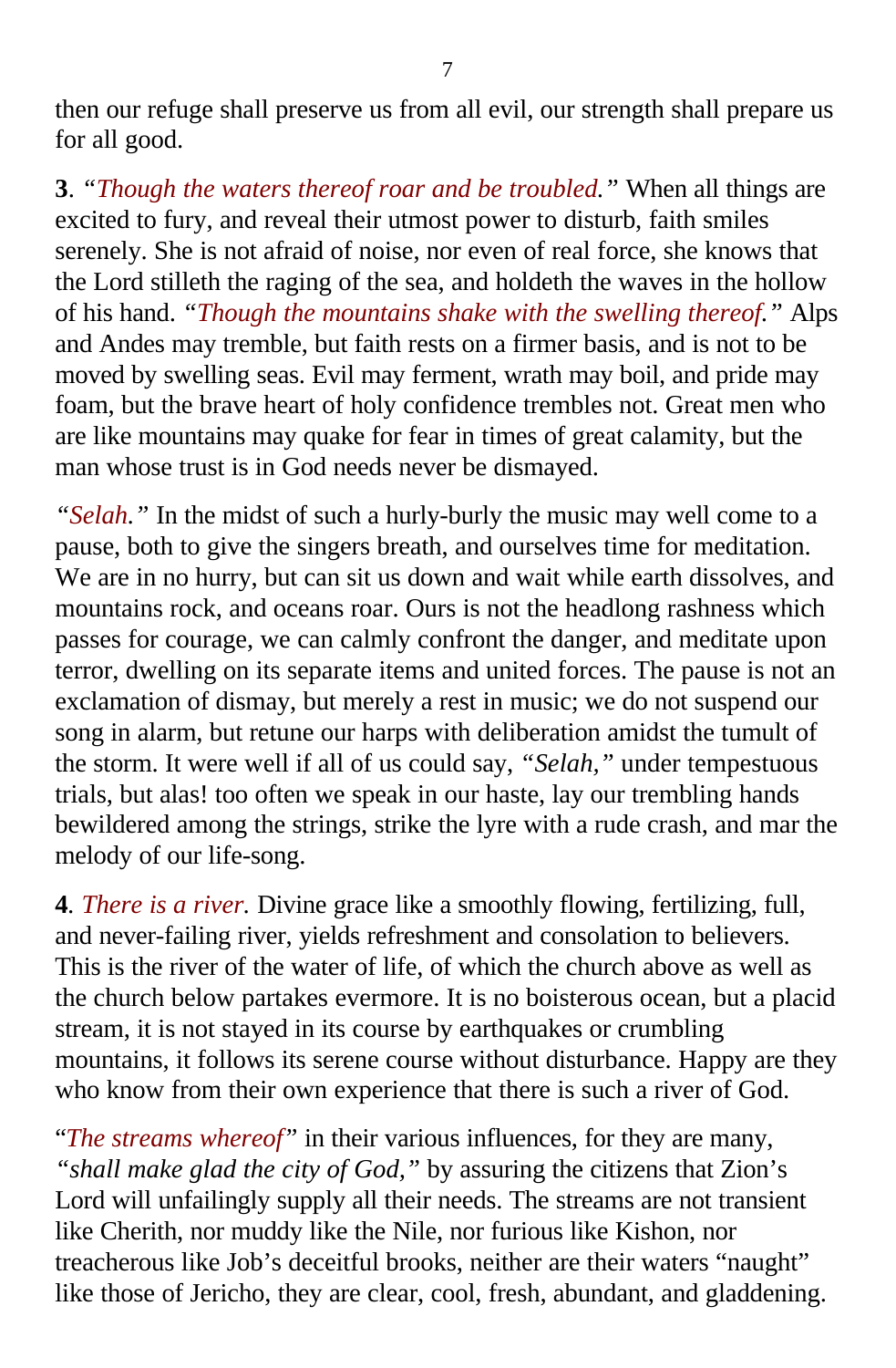The great fear of an Eastern city in time of war was lest the water supply should be cut off during a seige; if that were secured the city could hold out against attacks for an indefinite period.

In this verse, Jerusalem, which represents the church of God, is described as well supplied with water, to set forth the fact, that in seasons; of trial allsufficient grace will be given to enable us to endure unto the end. The church is like a well-ordered city, surrounded with mighty walls of truth and justice, garrisoned by omnipotence, fairly built and adorned by infinite wisdom: its burgesses the saints enjoy high privileges; they trade with faroff lands, they live in the smile of the King; and as a great river is the very making and mainstay of a town, so is the broad river of everlasting love and grace their joy and bliss. The church is peculiarly the *"City of God,"* of his designing, building, election, purchasing and indwelling. It is dedicated to his praise, and glorified by his presence.

*"The holy place of the tabernacles of the Most High."* This was the peculiar glory of Jerusalem, that the Lord within her walls had a place where he peculiarly revealed himself, and this is the choice privilege of the saints, concerning which we may cry with wonder, "Lord, how is it that thou wilt manifest thyself unto us, and not unto the world?" To be a temple for the Holy Ghost is the delightful portion of each saint, to be the living temple for the Lord our God is also the high honor of the church in her corporate capacity. Our God is here called by a worthy title, indicating his power, majesty, sublimity, and excellency; and it is worthy of note that under this character he dwells in the church. We have not a great God in nature, and a little God in grace; no, the church contains as clear and convincing a revelation of God as the works of nature, and even more amazing in the excellent glory which shines between the cherubim overshadowing that mercy seat which is the center and gathering place of the people of the living God. To have the Most High dwelling within her members, is to make the church on earth like the church in heaven.

**5**. *"God is in the midst of her."* His help is therefore sure and near. Is she besieged, then he is himself besieged within her, and we may be certain that he will break forth upon his adversaries. How near is the Lord to the distresses of his saints, since he sojourns in their midst! Let us take heed that we do not grieve him; let us have such respect to him as Moses had when he felt the sand of Horeb's desert to be holy, and put off his shoes from off his feet when the Lord spake from the burning bush.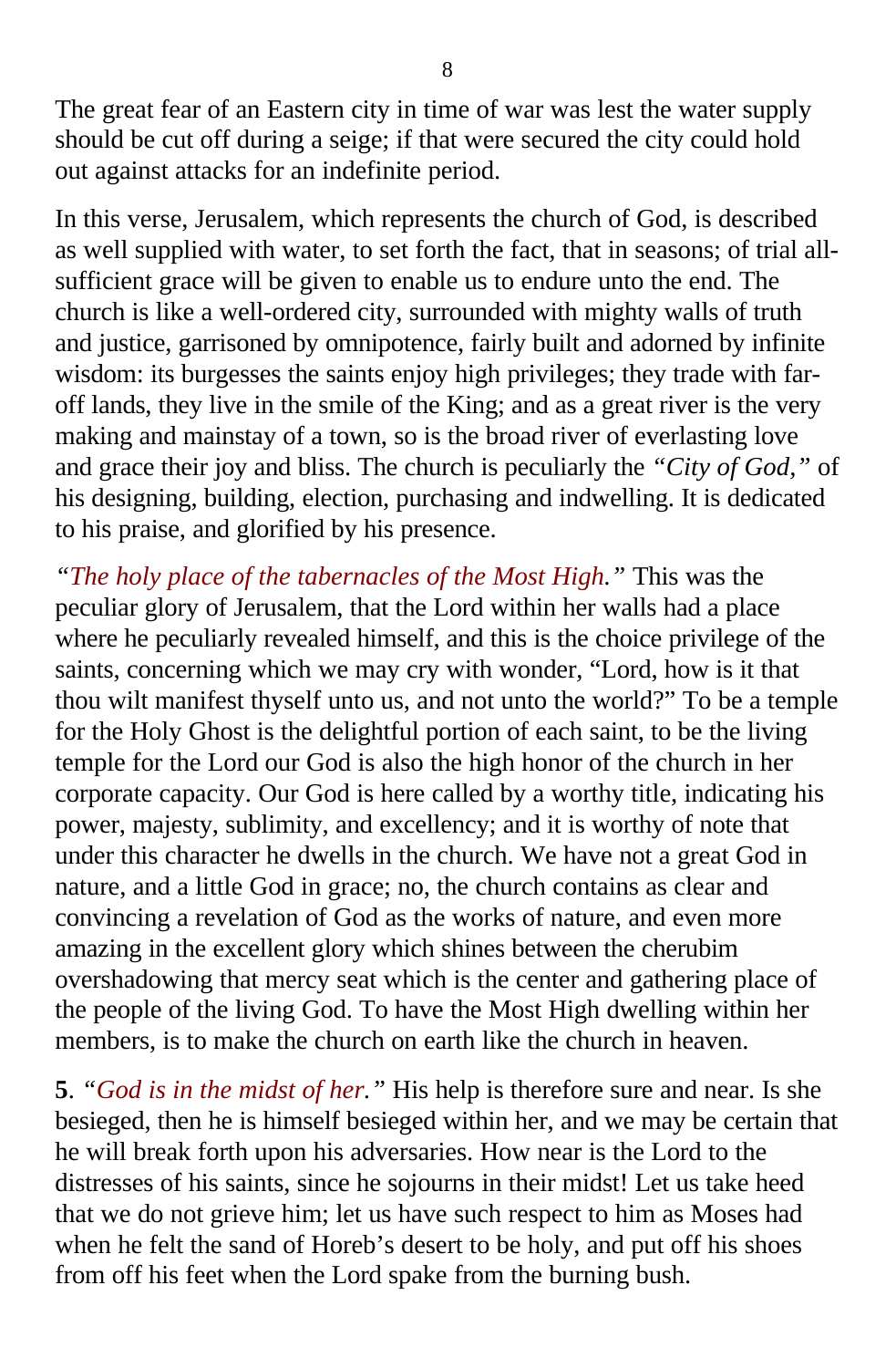*"She shall not be moved."* How can she be moved unless her enemies move her Lord also? His presence renders all hope of capturing and demolishing the city utterly ridiculous. The Lord is in the vessel, and she cannot, therefore, be wrecked. *"God shall help her."* Within her he will furnish rich supplies, and outside her walls he will lay her foes in heaps like the armies of Sennacherib, when the angel went forth and smote them.

*"And that right early."* As soon as the first ray of light proclaims the coming day, at the turning of the morning God's right arm shall be outstretched for his people. The Lord is up betimes. We are slow to meet him, but he is never tardy in helping us. Impatience complains of divine delays, but in very deed the Lord is not slack concerning his promise. Man's haste is often folly, but God's apparent delays are ever wise; and, when rightly viewed, are no delays at all. To-day the bands of evil may environ the church of God, and threaten her with destruction; but ere long they shall pass away like the foam on the waters, and the noise of their tumult shall be silent in the grave. The darkest hour of the night is just before the turning of the morning; and then, even then, shall the Lord appear as the great ally of his church.

**6**. *"The heathen raged."* The nations were in a furious uproar, they gathered against the city of the Lord like wolves ravenous for their prey; they foamed, and roared, and swelled like a tempestuous sea. *"The kingdoms were moved."* A general confusion seized upon society; the fierce invaders convulsed their own dominions by draining the population to urge on the war, and they desolated other territories by their devastating march to Jerusalem. Crowns fell from royal heads, ancient thrones rocked like trees driven of the tempest, powerful empires fell like pines uprooted by the blast; everything was in disorder, and dismay seized on all who knew not the Lord.

*"He uttered his voice, the earth melted."* With no other instrumentality than a word the Lord ruled the storm. He gave forth a voice and stout hearts were dissolved, proud armies were annihilated, conquering powers were enfeebled. At first the confusion appeared to be worse confounded, when the element of divine power came into view; the very earth seemed turned to wax, the most solid and substantial of human things melted like the fat of rams upon the altar; but anon peace followed, the rage of man subsided, hearts capable of repentance relented, and the implacable were silenced. How mighty is a word from God! How mighty the Incarnate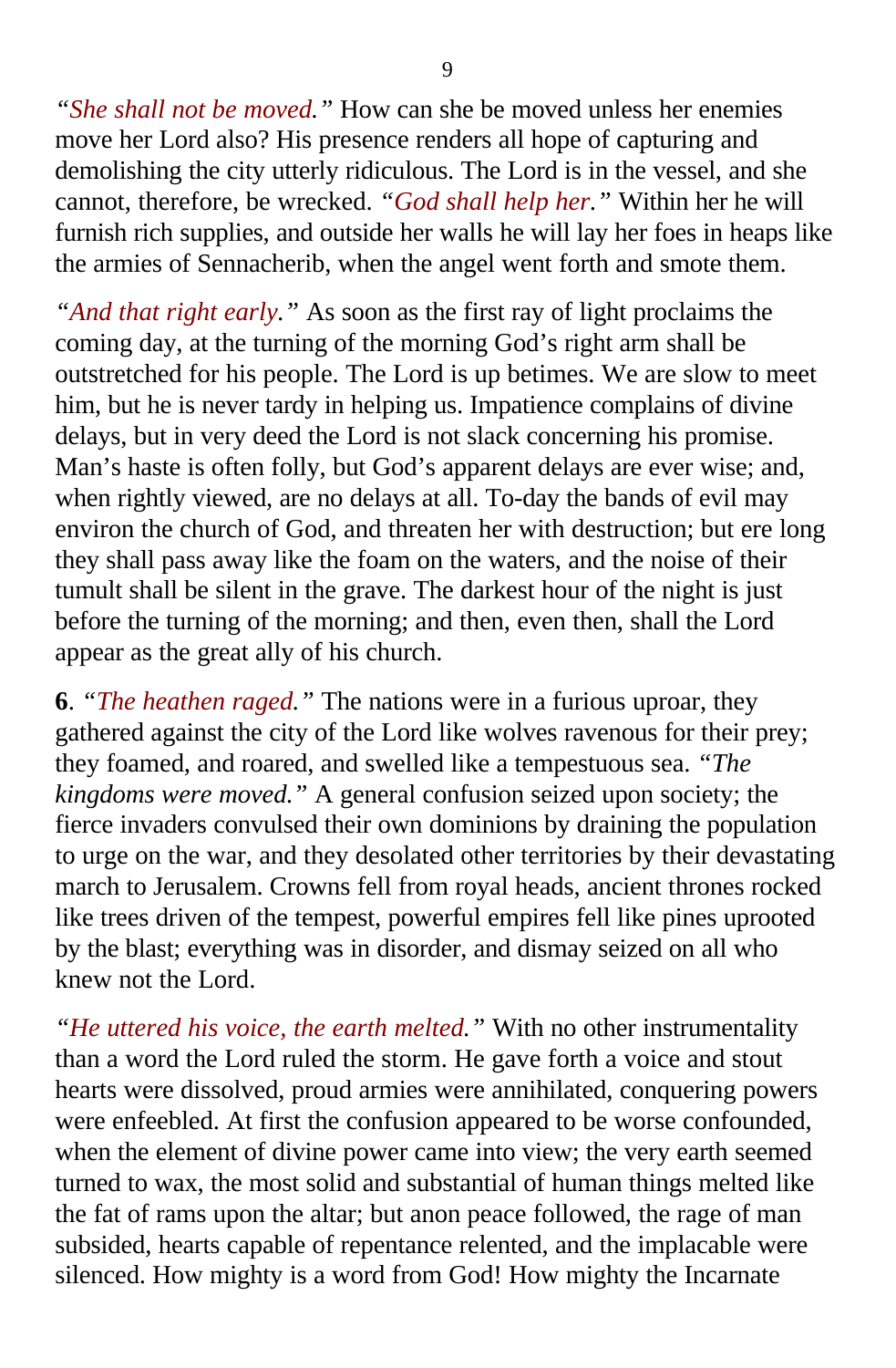Word. O that such a word would come from the excellent glory even now to melt all hearts in love to Jesus, and to end for ever all the persecutions, wars, and rebellions of men!

**7**. *"The Lord of hosts is with us."* This is the reason for all Zion's security, and for the overthrow of her foes. The Lord rules the angels, the stars, the elements, and all the hosts of heaven; and the heaven of heavens are under his sway. The armies of men though they know it not are made to subserve his will. This General of the forces of the hind, and the Lord High Admiral of the seas, is on our side — our august ally; woe unto those who fight against him, for they shall fly like smoke before the wind when he gives the word to scatter them. *"The God of Jacob is our refuge."* Immanuel is Jehovah of Hosts, and Jacob's God is our high place of defense. When this glad verse is sung to music worthy of such a jubilate, well may the singers pause and the players wait awhile to retune their instruments; here, therefore, fitly stands that solemn, stately, peaceful note of rest. SELAH.

**8**. *"Come, behold the works of the Lord."* The joyful citizens of Jerusalem are invited to go forth and view the remains of their enemies, that they may mark the prowess of Jehovah and the spoil which his right hand hath won for his people. It were well if we also carefully noted the providential dealings of our covenant God, and were quick to perceive his hand in the battles of his church. Whenever we read history it should be with this verse sounding in our ears. We should read the newspaper in the same spirit, to see how the Head of the Church rules the nations for his people's good, as Joseph governed Egypt for the sake of Israel. *What desolations he hath made in the earth."* The destroyers he destroys, the desolaters he desolates. How forcible is the verse at this date! The ruined cities of Assyria, Babylon, Petra, Bashan, Canaan, are our instructors, and in tables of stone record the doings of the Lord. In every place where his cause and crown have been disregarded ruin has surely followed: sin has been a blight on nations, and left their palaces to lie in heaps. In the days of the writer of this Psalm, there had probably occurred some memorable interposition of God against his Israel's foes; and as he saw their overthrow, he called on his fellow citizens to come forth and attentively consider the terrible things in righteousness which had been wrought on their behalf. Dismantled castles and ruined abbeys in our own land stand as memorials of the Lord's victories over oppression and superstition. May there soon be more of such desolations.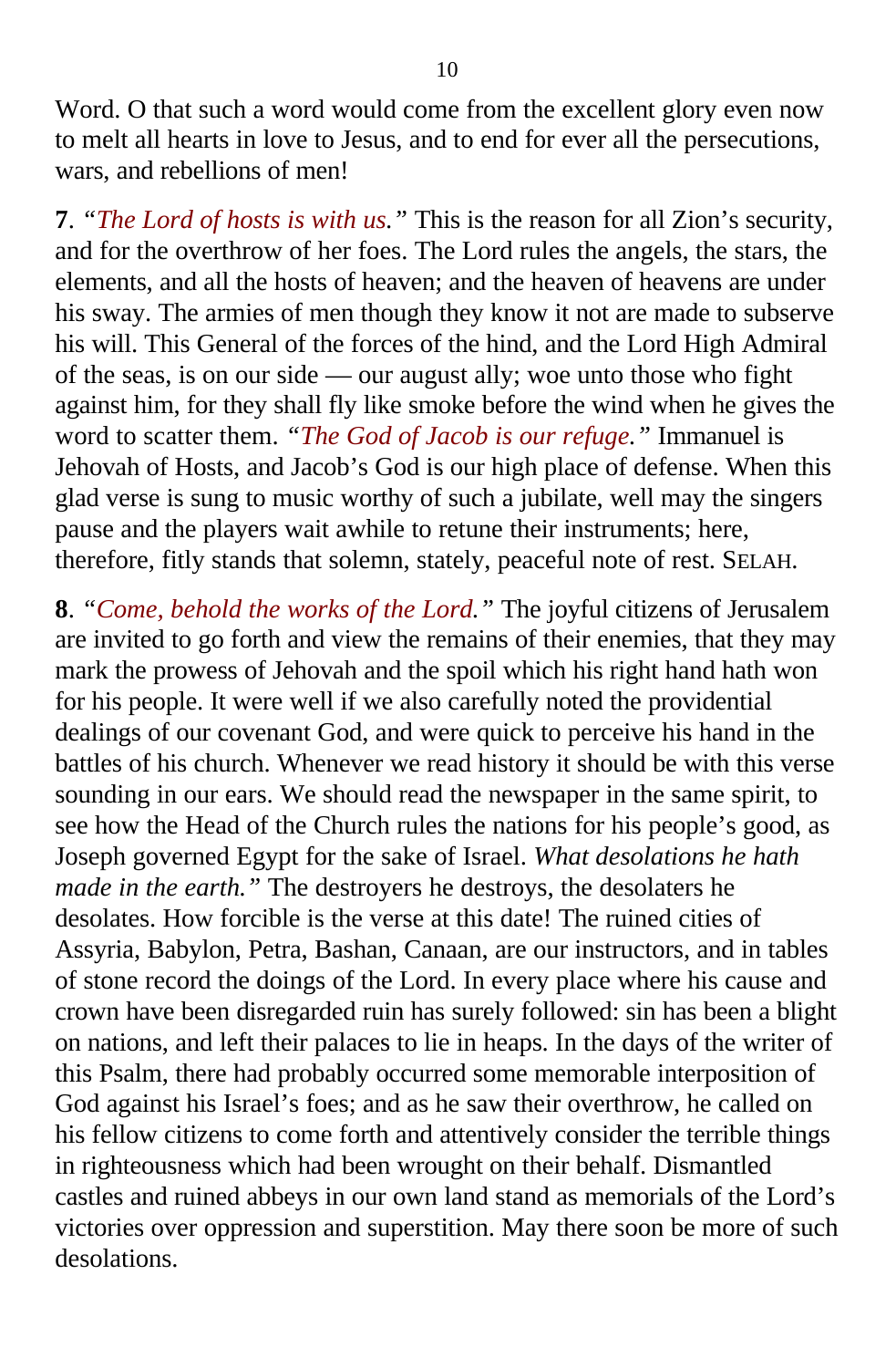*"Ye gloomy piles, ye tombs of living men, Ye sepulchers of womanhood, or worse; Ye refuges of lies, soon may ye fall, And 'mid your ruins may the owl, and bat, And dragon find congenial resting place."*

**9**. *"He maketh wars to cease unto the end of the earth."* His voice quiets the tumult f war, and calls for the silence of peace. However remote and barbarous the tribe, he awes the people into rest. He crushes the great powers till they cannot provoke strife again; he gives his people profound repose. *"He breaketh the bow."* the sender of swift-winged death he renders useless. *"And cutteth the spear in sunder" —* the lance of the mighty man he shivers. *"He burneth the chariot in the fire" —* the proud war-chariot with its death-dealing scythes he commits to the flames. All sorts of weapons he piles heaps on heaps, and utterly destroys them. So was it in Judea in the days of yore, so shall it be in all lands in eras yet to come. Blessed deed of the Prince of Peace! when shall it be literally performed? Already the spiritual foes of his people are despoiled of their power to destroy; but when shall the universal victory of peace be celebrated, and instruments of wholesale murder be consigned to ignominious destruction? How glorious will the ultimate victory of Jesus be in the day of his appearing, when every enemy shall lick the dust!

**10**. *"Be still, and know that I am God."* Hold off your hands, ye enemies! Sit down and wait in patience, ye believers! Acknowledge that Jehovah is God, ye who feel the terrors of his wrath! Adore him, and him only, ye who partake in the protections of his grace. Since none can worthily proclaim his nature, let "expressive silence muse his praise." The boasts of the ungodly and the timorous forebodings of the saints should certainly be hushed by a sight of what the Lord has done in past ages.

*"I will be exalted among the heathen ."* They forget God, they worship idols, but Jehovah will yet be honored by them. Reader, the prospect of missions are bright, bright as the promises of God. Let no man's heart fail him; the solemn declarations of this verse must be fulfilled. *"I will be exalted in the earth,"* among all people, whatever may have been their wickedness or their degradation. Either by terror or love God will subdue all hearts to himself. The whole round earth shall yet reflect the light of his majesty. All the more because of the sin, and obstinacy, and pride of man shall God be glorified when grace reigns unto eternal life in all corners of the world.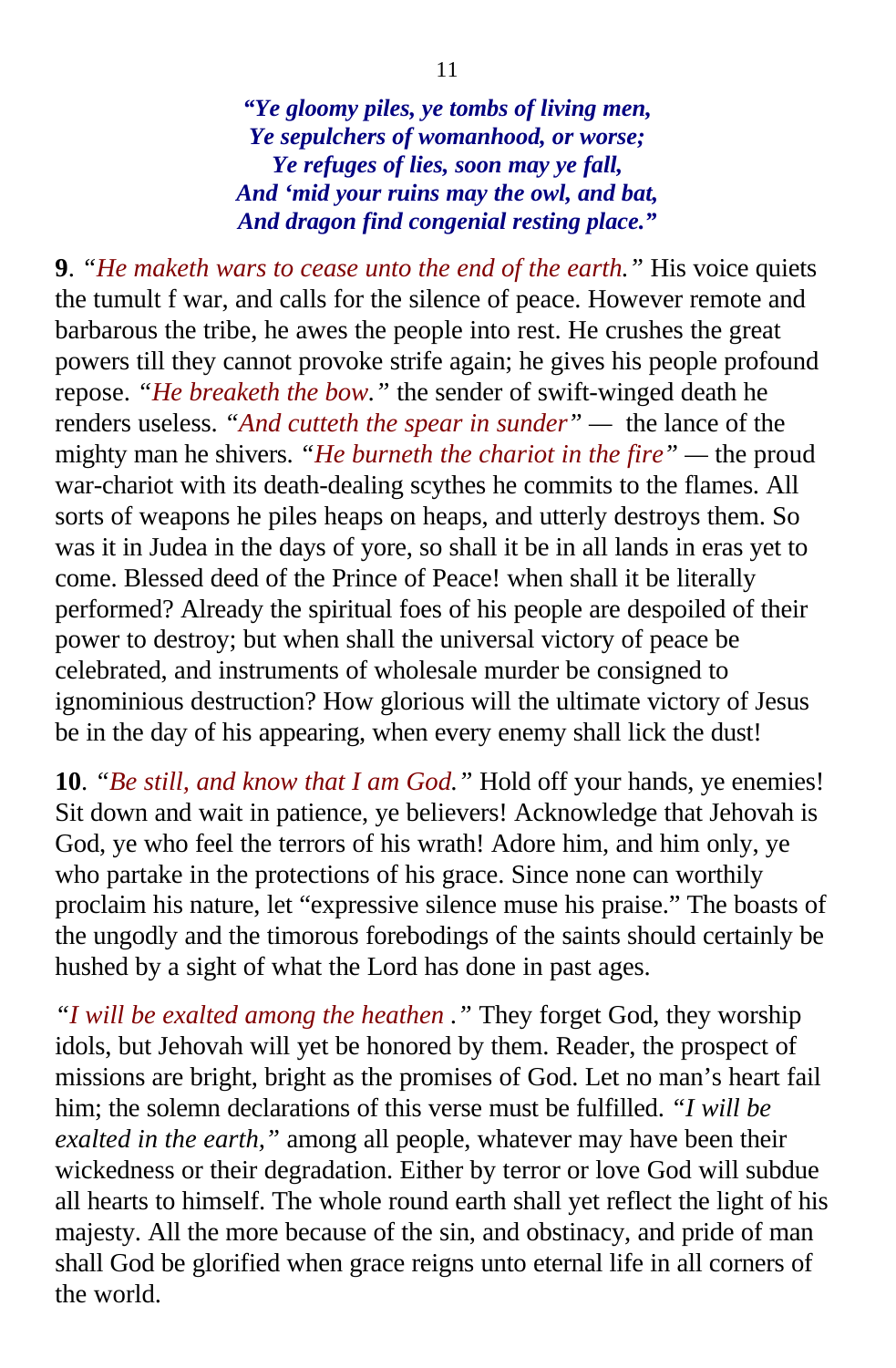**11**. *"The Lord of hosts is with us; the God of Jacob is our refuge."* It was meet to sing this twice over. It is a truth of which no believer wearies, it is a fact too often forgotten, it is a precious privilege which cannot be too often considered. Reader, is the Lord on thy side? Is Emmanuel, God with us, thy Redeemer? Is there a covenant between thee and God as between God and Jacob? If so, thrice happy art thou. Show thy joy in holy song, and in times of trouble play the man by still making music for thy God.

SELAH. Here as before, lift up the heart. Rest in contemplation after praise. Still keep the soul in tune. It is easier to sing a hymn of praise than to continue in the spirit of praise, but let it be our aim to maintain the uprising devotion of our grateful hearts, and so end our song as if we intended it to be continued.

> *SELAH bids the music rest, Pause in silence soft and blest; SELAH bids uplift the strain, Harps and voices tune again; SELAH ends the vocal praise, Still your hearts to God upraise.*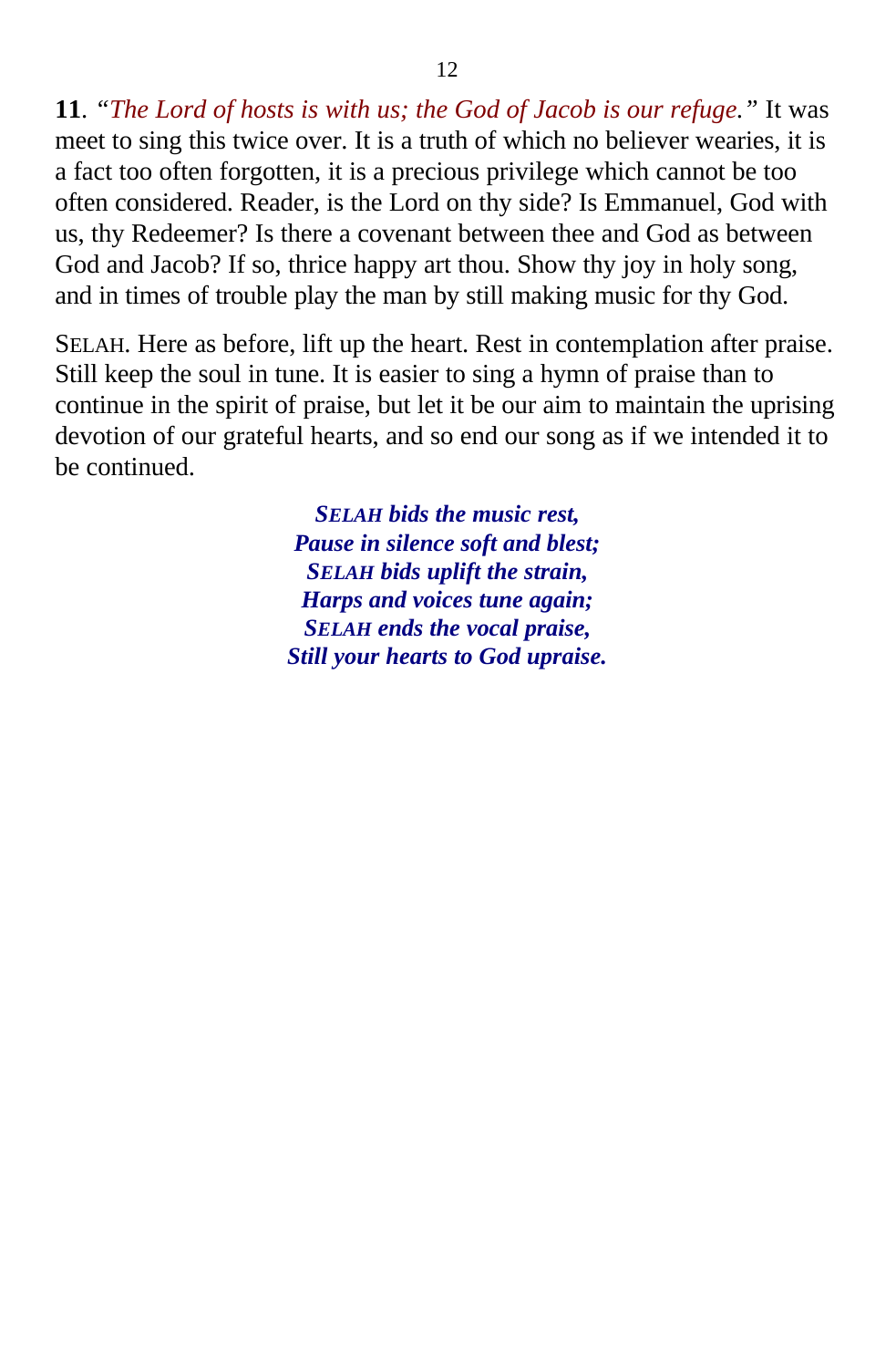# PSALM 100

MAKE a joyful noise unto the LORD, all ye lands.

**2** Serve the LORD with gladness: come before his presence with singing.

**3** Know ye that the LORD he *is* God: *it is* he *that* hath made us and not we ourselves; *we are* his people, and the sheep of his pasture.

**4** Enter into his gates with thanksgiving, *and* into his courts with praise: be thankful unto him, *and* bless his name.

**5** For the LORD *is* good; his mercy *is* everlasting; and his truth *endureth* to all generations.

**1**. *"Make a joyful noise unto the Lord, all ye lands."* This is a repetition of the fourth verse of Psalm 98. (Psalm 4:98) The original word signifies a glad shout, such as loyal subjects give when their king appears among them. Our happy God should be worshipped by a happy people; a cheerful spirit is in keeping with his nature, his acts, and the gratitude which we should cherish for his mercies. In every land Jehovah's goodness is seen, therefore in every land should he be praised. Never will the world be in its proper condition till with one unanimous shout it adores the only God. O ye nations, how long will ye blindly reject him? Your golden age will never arrive till ye with all your hearts revere him.

**2**. *"Serve the Lord with gladness."* "Glad homage pay with awful mirth." He is our Lord, and therefore he is to be served; he is our gracious Lord, and therefore to be served with joy. The invitation to worship here given is not a melancholy one, as though adoration were a funeral solemnity, but a cheery gladsome exhortation, as though we were bidden to a marriage feast.

*"Come before his presence with singing."* We ought in worship to realize the presence of God, and by an effort of the mind to approach him. This is an act which must to every rightly instructed heart be one of great solemnity, but at the same time it must not be performed in the servility of fear, and therefore we come before him, not with weepings and wailings, but with psalms and hymns. Singing, as it is a joyful, and at the same time a devout, exercise, should be a constant form of approach to God. The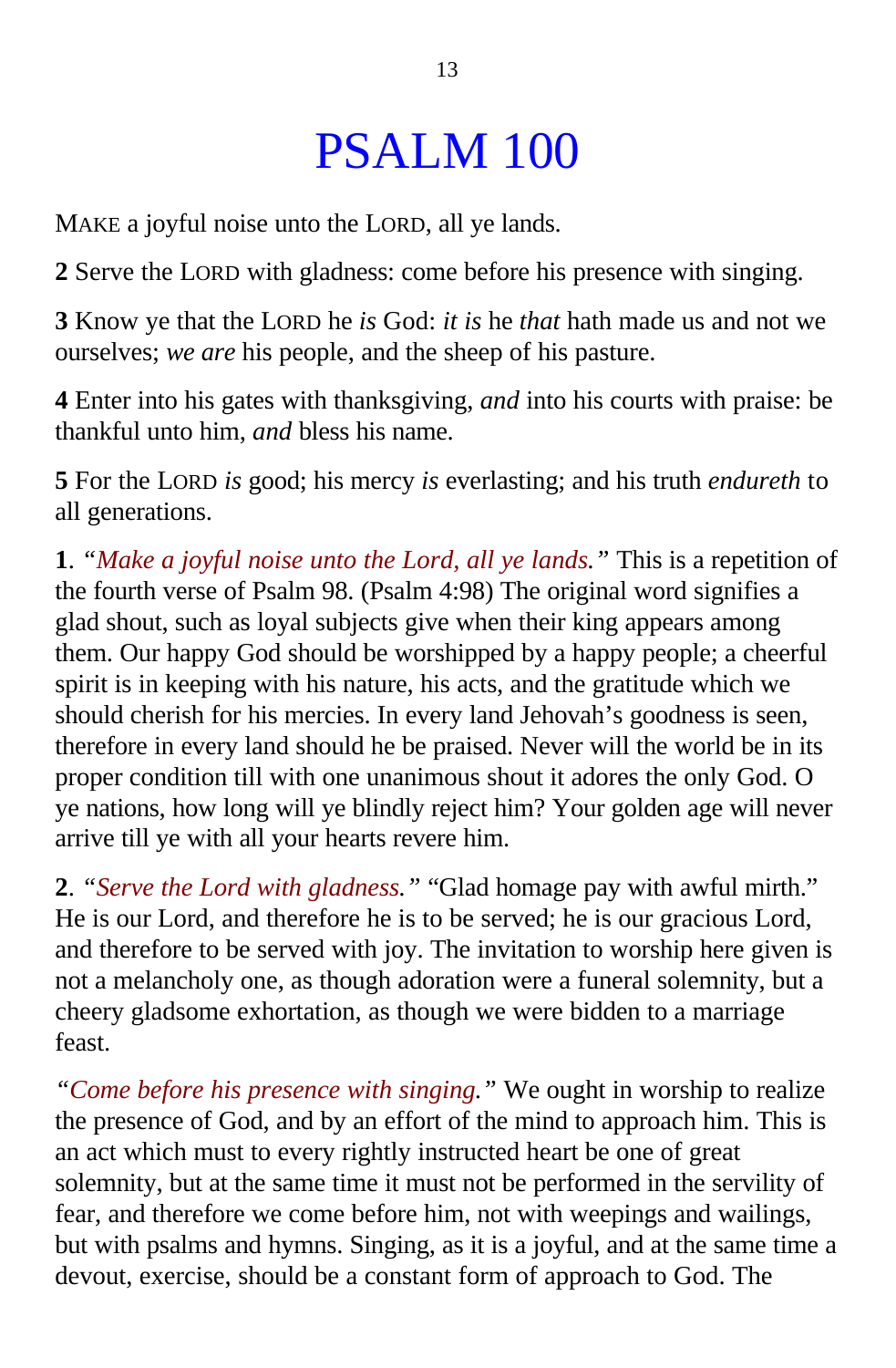measured, harmonious, hearty utterance of praise by a congregation of really devout persons is not merely decorous but delightful, and is a fit anticipation of the worship of heaven, where praise has absorbed prayer, and become the sole mode of adoration. How a certain society of brethren can find it in their hearts to forbid singing in public worship is a riddle which we cannot solve. We feel inclined to say with Dr. Watts

> *"Let those refuse to sing Who never knew our God; But favorites of the heavenly king Must speak his praise abroad."*

**3**. *"Know that Lord he is God.*" Our worship must be intelligent. We ought to know whom we worship and why. "Man, know thyself," is a wise aphorism, yet to know our God is truer wisdom; and it is very questionable whether a man can know himself until he knows his God. Jehovah is God in the fullest, most absolute, and most exclusive sense: he is God alone; to know him in that character and prove our knowledge by obedience, trust, submission, zeal, and love is an attainment which only grace can bestow. Only those who practically recognize his Godhead are at all likely to offer acceptable praise.

*"It is he that hath made us, and not we ourselves."* Shall not the creature reverence its maker? Some men live as if they made themselves; they call themselves "self-made men," and they adore the supposed creators; but Christians recognize the origin of their being and their well-being, and take no honor to themselves either for being, or for being what they are. Neither in our first or second creation dare we put so much as a finger upon the glory, for it is the sole right and property of the Almighty. To disclaim honor for ourselves is as necessary a part of true reverence as to ascribe glory to the Lord. "Non nobis, domine!" will for ever remain the true believer's confession. Of late philosophy has labored hard to prove that all things have been developed from atoms, or have, in other words, made themselves: if this theory shall ever find believers, there will certainly remain no reason for accusing the superstitious of credulity, for the amount of credence necessary to accept this dogma of skepticism is a thousandfold greater than that which is required even by an absurd belief in winking Madonnas, and smiling Bambinos. For our part, we find it far more easy to believe that the Lord made us than that we were developed by a long chain of natural selections from floating atoms which fashioned themselves.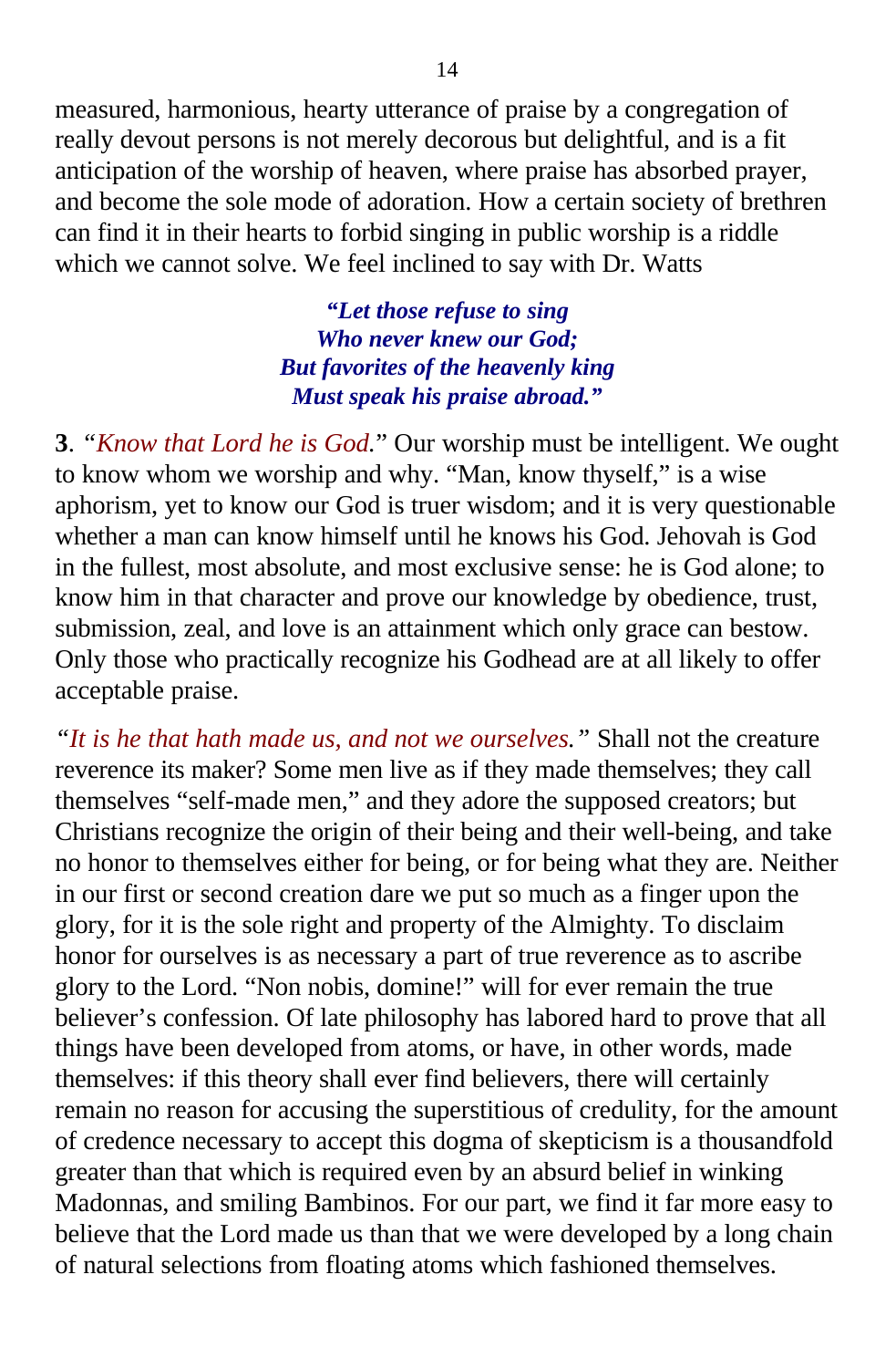*"We are his people, and the sheep of his pasture."* It is our honor to have been chosen from all the world besides to be *his* own people, and our privilege to be therefore guided by his wisdom, tended by his care, and fed by his bounty. Sheep gather around the shepherd and look up to him; in the same manner let us gather around the great Shepherd of mankind. The avowal of our relation to God is in itself praise; when we recount his goodness we are rendering to him the best adoration; our songs require none of the inventions of fictions, the bare facts are enough; the simple narration of the mercies of the Lord is more astonishing that the productions of imagination. That we are the sheep of his pasture is a plain truth, and at the same time the very essence of poetry.

**4**. *"Enter into his gates with thanksgiving."* To the occurrence of the word *thanksgiving* in this place the psalm probably owes its title. In all our public service the rendering of thanks must abound; it is like the incense of the temple, which filled the whole house with smoke. Expiatory sacrifices are ended, but those of gratitude will never be out of date. So long as we are receivers of mercy we must be givers of thanks. Mercy permits us to enter his gates; let us praise that mercy. What better subject for our thoughts in God's own house than the Lord of the house.

*"And into his courts with praise."* Into whatever court of the Lord you may enter, let your admission be the subject of praise: thanks be to God, the innermost court is now open to believers, and we enter into that which is within the veil; it is incumbent upon us that we acknowledge the high privilege by our songs.

*"Be thankful unto him."* Let the praise be in your heart as well as on your tongue, and let it all be for him to whom it all belongs. *"And bless his name.*" He blessed you, bless him in return; bless his name, his character, his person. Whatever he does, be sure that you bless him for it; bless him when he takes away as well as when he gives; bless him as long as you live, under all circumstances; bless him in all his attributes, from whatever point of view you consider him.

**5**. *"For the Lord is good."* This sums up his character and contains a mass of reasons for praise. He is good, gracious, kind, bountiful, loving; yea, God is love. He who does not praise the good is not good himself. The kind of praise inculcated in the psalm, viz., that of joy and gladness, is most fitly urged upon us by an argument from the goodness of God.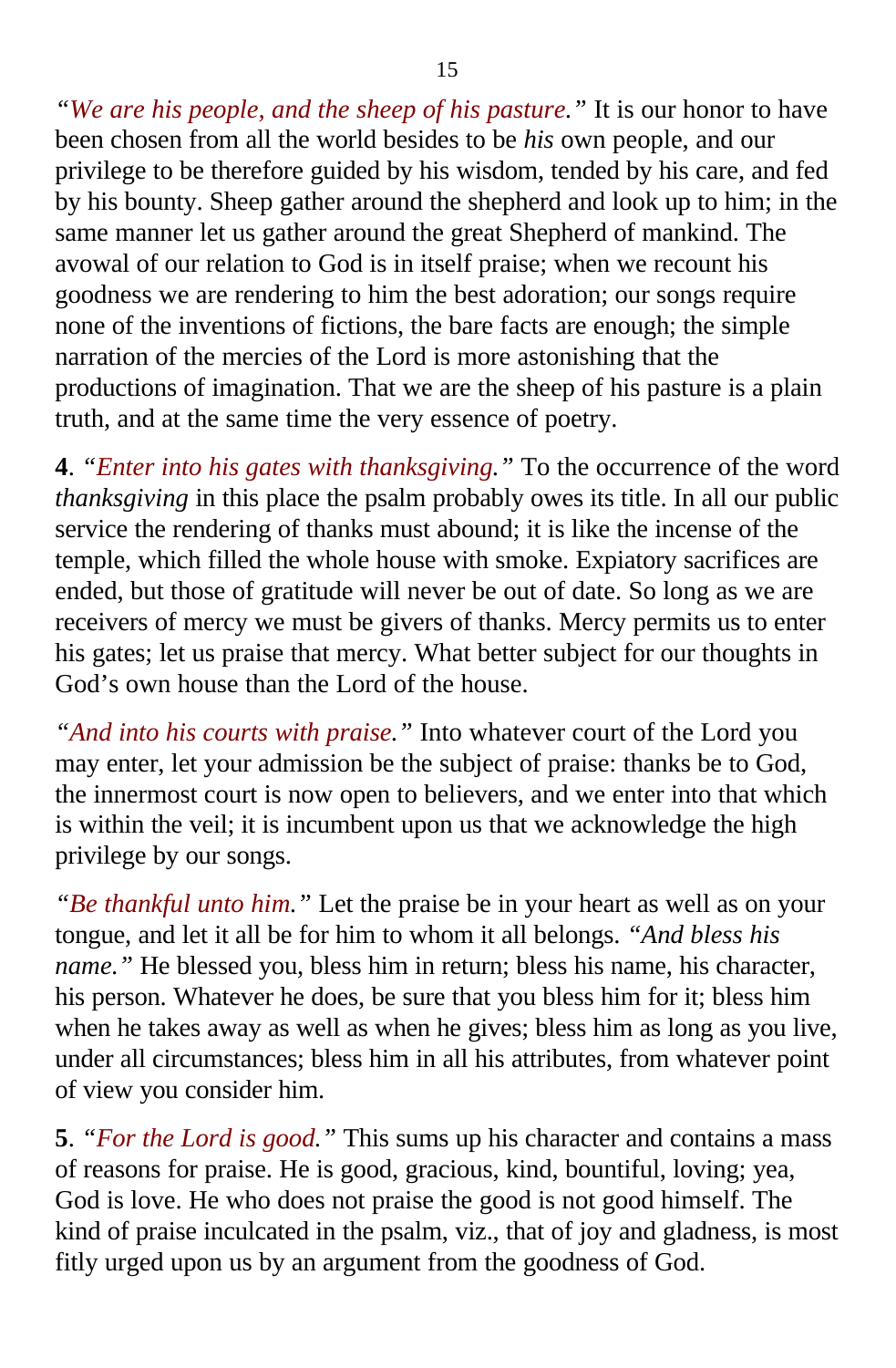*"His mercy is everlasting."* God is not mere justice, stern and cold; he has bowels of compassion, and wills not the sinner's death. Towards his own people mercy is still more conspicuously displayed; it has been theirs from all eternity, and shall be theirs world without end. Everlasting mercy is a glorious theme for sacred song.

*"And his truth endureth to all generations."* No fickle being is he, promising and forgetting. He has entered into covenant with his people, and will never revoke it, nor alter the thing that has gone out of his lips. As our fathers found him faithful, so will our sons, and their seed for ever. A changeable God would be a terror to the righteous, they would have no sure anchorage, and amid a changing world they would be driven to and fro in perpetual fear of shipwreck. It were well if the truth of divine faithfulness were more fully remembered by some theologians; it would overturn their belief in the final fall of believers, and teach them a more consolatory system. Our heart leaps for joy as we bow before One who has never broken his word or changed his purpose.

#### *"As well might he his being quit As break his promise or forget."*

Resting on his sure word, we feel that joy which is here commanded, and in the strength of it we come into his presence even now, and speak good of his name.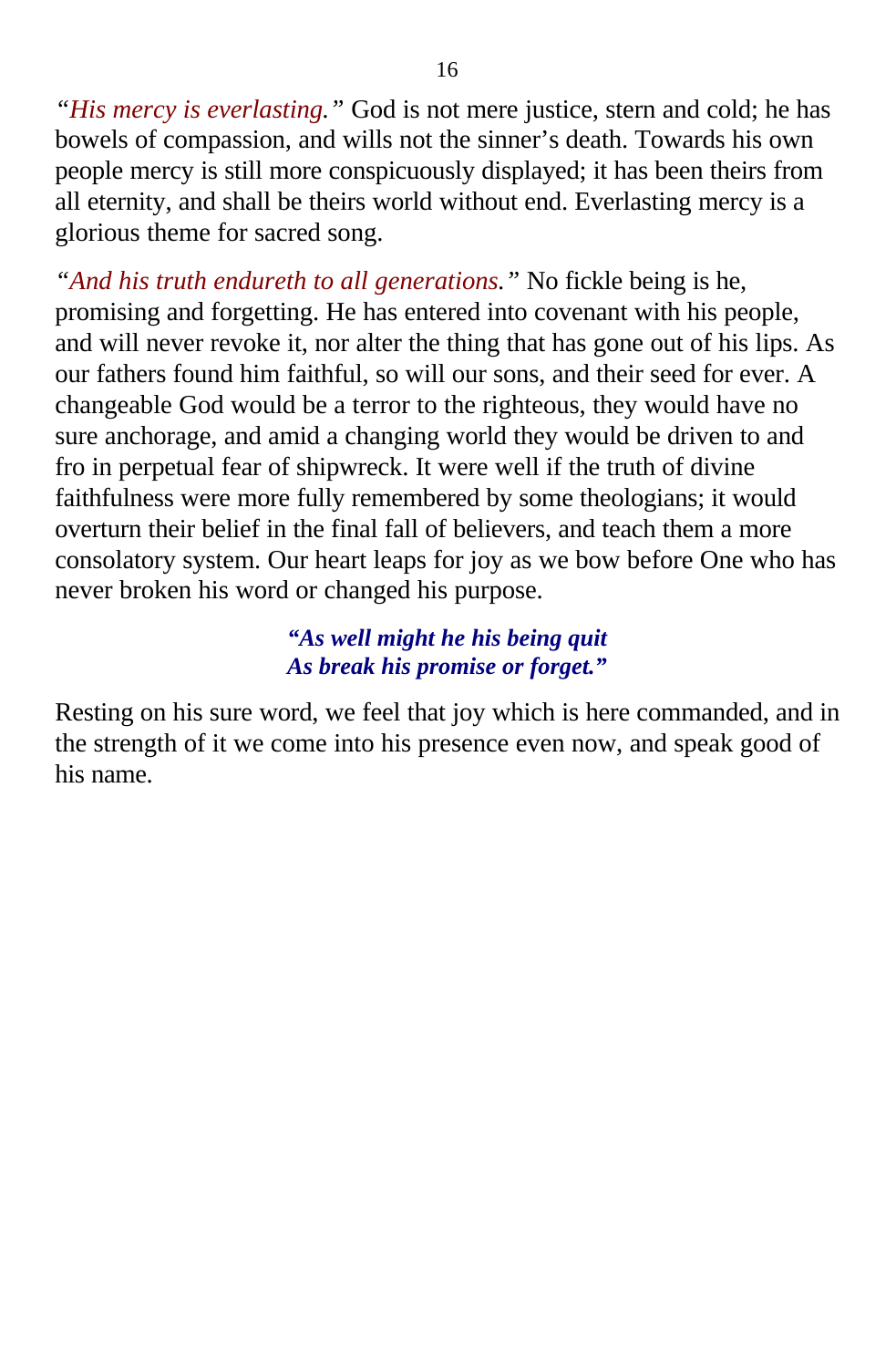# PSALM 23

The LORD *is* my shepherd; I shall not want.

**2** He maketh me to lie down in green pastures: he leadeth be beside the still waters.

**3** He restoreth my soul: he leadeth me in the paths of righteousness for his name's sake.

**4** Yea, though I walk through the valley of the shadow of death, I will fear no evil: for thou *art* with me; thy rod and thy staff they comfort me.

**5** Thou preparest a table before me in the presence of mine enemies: thou anointest my head with oil; my cup runneth over.

**6** Surely goodness and mercy shall follow me all the days of my life' and I will dwell in the house of the LORD for ever.

**1**. *"The Lord is my shepherd."* What condescension is this, that the Infinite Lord assumes towards his people the office and character of a Shepherd! It should be the subject of grateful admiration that the great God allows himself to be compared to anything which will set forth his great love and care for his own people. David had himself been a keeper of sheep, and understood both the needs of the sheep and the many cares of a shepherd. He compares himself to a creature weak, defenseless, and foolish, and he takes God to be his Provider, Preserver, Director, and, indeed, his everything.

No man has a right to consider himself the Lord's sheep unless his nature has been renewed, for the scriptural description of unconverted men does not picture them as sheep, but as wolves or goats. A sheep is an object of property, not a wild animal; its owner sets great store by it, and frequently it is bought with a great price. It is well to know, as certainly as David did, that we belong to the Lord.

There is a noble tone of confidence about this sentence. There is no "if" nor "but," nor even "I hope so;" but he says, "The Lord *is* my shepherd." We must cultivate the spirit of assured dependence upon our heavenly Father. The sweetest word of the whole is that monosyllable, "*My*." He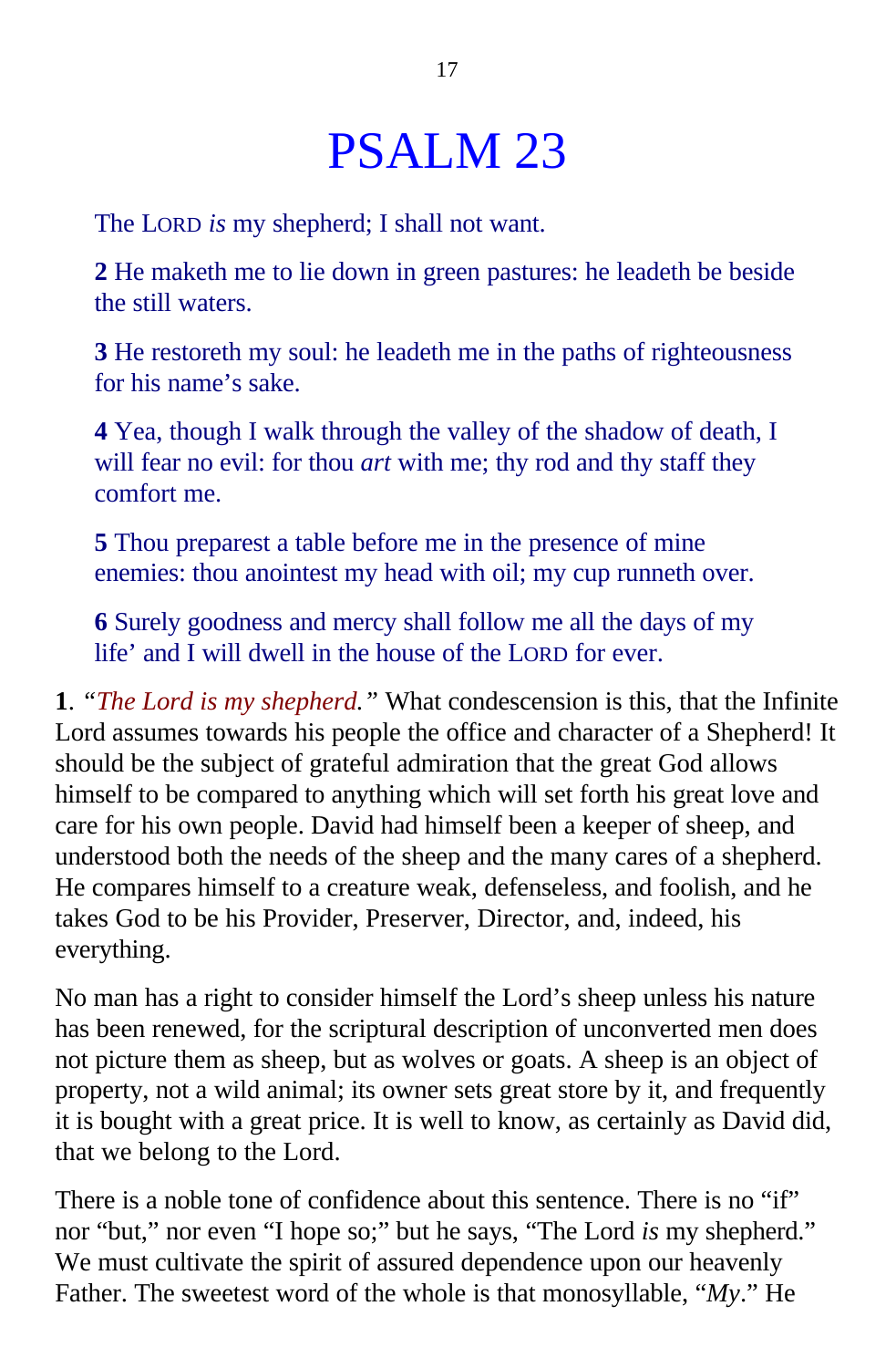does not say, "The Lord is the shepherd of the world at large, and leadeth forth the multitude as his flock," but '"The Lord is *my* shepherd;" if he be a Shepherd to no one else, he is a Shepherd to *me;* he cares for *me,* watches over *me,* and preserves *me.* The words are in the present tense. Whatever be the believer's position, he is even now under the pastoral care of Jehovah.

The next words are a sort of inference from the first statement — they are positive — *"I shall not want."* I might want otherwise, but when the Lord is my Shepherd he is able to supply my needs, and he is certainly willing to do so, for his heart is full of love, and therefore *"I shall not want."* I shall not lack for *temporal things.* Does he not feed the ravens, and cause the lilies to grow? How, then, can he leave his children to starve? I shall not want *for spirituals,* I know that his grace will be sufficient for me. Resting in him he will say to me, "As thy day so shall thy strength be." I may not possess all that I wish for, but "I shall not *want."* Others, far wealthier and wiser than I, may want, but "I *shall not."* "The young lions *do* lack, and suffer hunger: but they that seek the Lord shall not want any good thing."

It is not only "I do not want," but "I *shall not* want." Come what may, if famine should devastate the land, or calamity destroy the city, *"I shall not want."* Old age with its feebleness shall not bring me any lack, and even death with its gloom shall not find me destitute. I have all things and abound; not because I have a good store of money in the bank, not because I have skill and wit with which to win my bread, but because *"The Lord is my shepherd."* The wicked always want, but the righteous never; a sinner's heart is far from satisfaction, but a gracious spirit dwells in the palace of content.

**2**. *"He maketh me to lie down in green pastures: he leadeth me beside the still waters."* The Christian life has two elements in it, the contemplative and the active, and both of these are richly provided for. First, the contemplative. *"He maketh me to lie down in green pastures."*

What are these *"'green pastures"* but the Scriptures of truth — always fresh, always rich, and never exhausted? There is no fear of biting the bare ground where the grass is long enough for the flock to lie down in it. Sweet and full are the doctrines of the gospel; fit food for souls, as tender grass is natural nutriment for sheep. When by faith we are enabled to find rest in the promises, we are like the sheep that lie down in the midst of the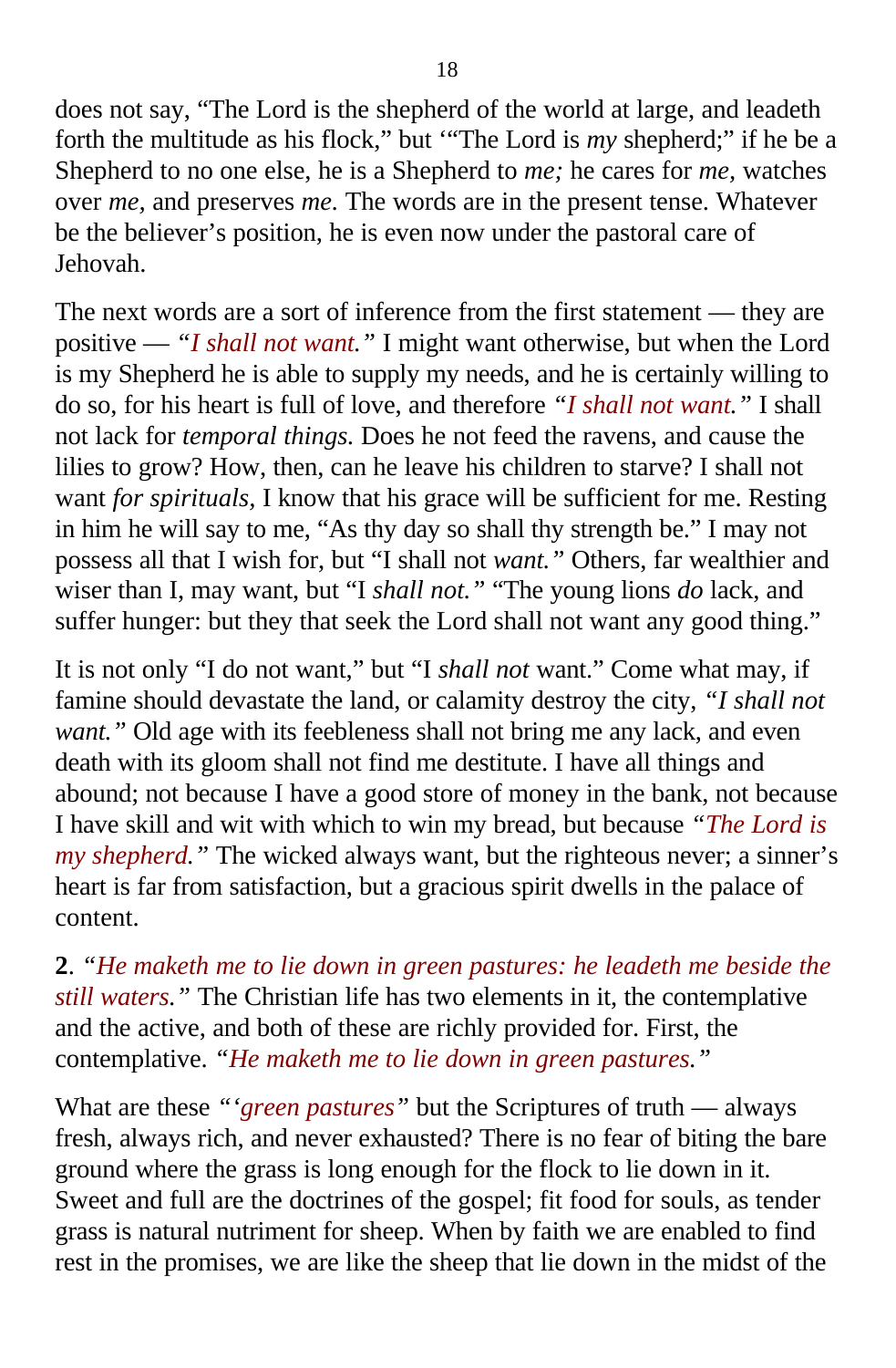pasture; we find at the same moment both provender and peace, rest and refreshment, serenity and satisfaction.

But observe: *"He maketh me to lie down*." It is the Lord who graciously enables us to perceive the preciousness of his truth, and to feed upon it. How grateful ought we to be for the power to appropriate the promises! There are some distracted souls who would give worlds if they could but do this. They know the blessedness of it, but they cannot say that this blessedness is theirs. They know the *"green pastures",* but they are not made to *"lie down"* in them. Those believers who have for years enjoyed a "full assurance of faith" should greatly bless their gracious God.

The second part of a vigorous Christian's life consists in gracious activity. We not only think, but we act. We are not always lying down to feed, but are journeying onward toward perfection; hence we read, *"he leadeth me beside the still waters."* What are these *"still waters"* but the influences and graces of his blessed Spirit? His Spirit attends us in various operations, like waters in the plural — to cleanse, to refresh, to fertilize, to cherish. They are *"still* waters," for the Holy Ghost loves peace, and sounds no trumpet of ostentation in his operations. He may flow into our soul, but not into our neighbor's, and therefore our neighbor may not perceive the divine presence; and though the blessed Spirit may be pouring his floods into one heart, yet he that sitteth next to the favored one may know nothing of it.

#### *"In sacred silence of the mind My heaven, and there my God I find."*

Still waters run deep. Nothing more noisy than an empty drum. That silence is golden indeed in which the Holy Spirit meets with the souls of his saints. Not to raging waves of strife, but to peaceful streams of holy love does the Spirit of God conduct the chosen sheep. He is a dove, not an eagle; the dew, not the hurricane. Our Lord leads us beside these *"still waters;"* we could not go there of ourselves, we need his guidance, therefore it is said, *"he leadeth me."* He does not drive us. Moses drives us by the law, but Jesus leads us by his example, and the gentle drawings of his love.

**3**. "*He restoreth my soul."* When the soul grows sorrowful he revives it; when it is sinful he sanctifies it; when it is weak he strengthens it. *"He"* does it. His ministers could not: do it if he did not. His Word would not avail by itself. "He *restoreth* my soul." Are any of us low in grace? Do we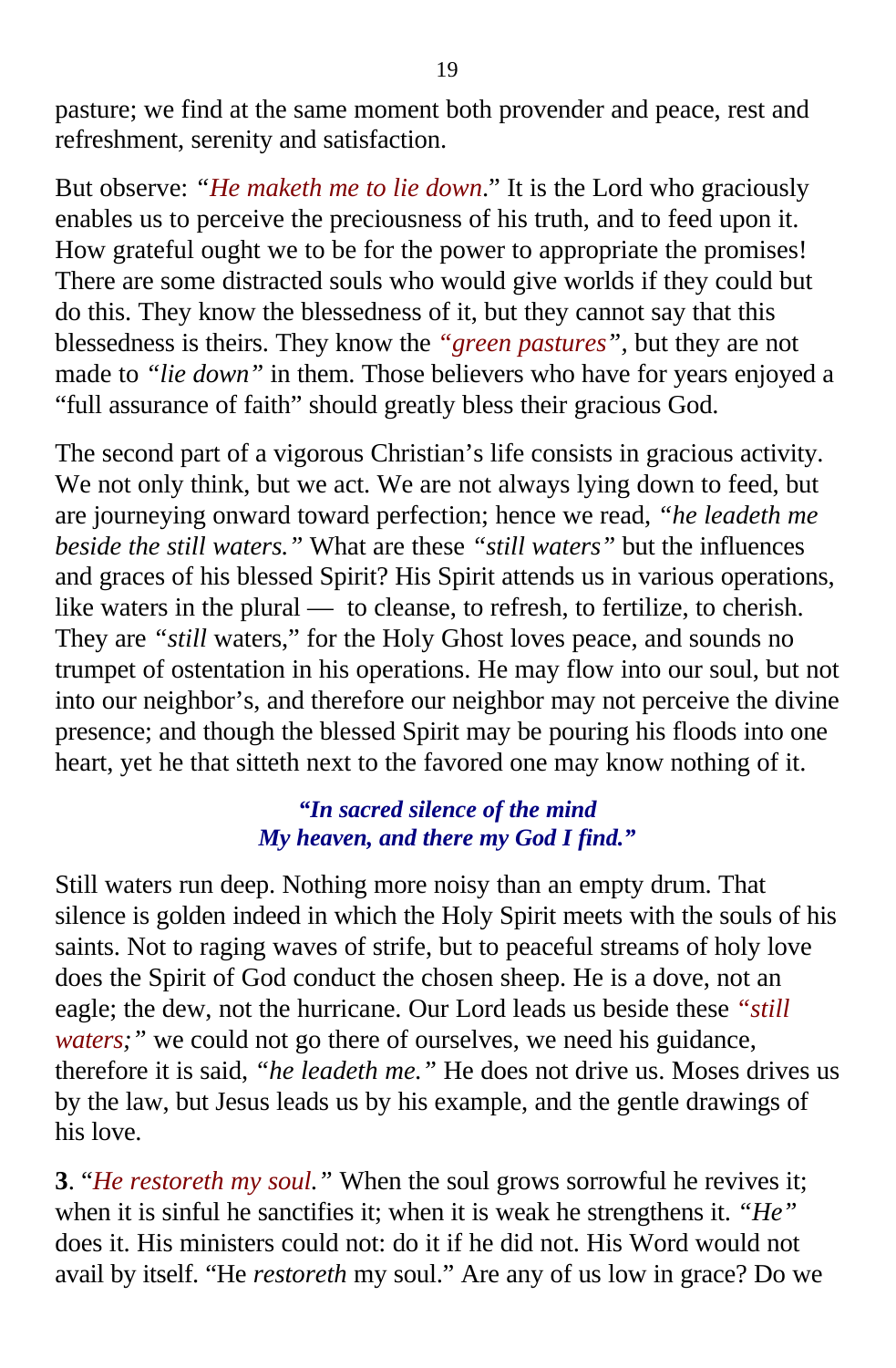feel that our spirituality is at its lowest ebb? He who turns the ebb into the flood can soon restore our soul. Pray to him, then, for the blessing "Restore thou me, thou Shepherd of my soul."

*"He leadeth me in the paths of righteousness for his name's sake."* The Christian delights to be obedient, but it is the obedience of love, to which he is constrained by the example of his Master. "He *leadeth* me." The Christian is not obedient to some commandments and neglectful of others; he does not pick and choose, but yields too all. Observe, that the plural is used — "the *paths* of righteousness." Whatever God may give us to do we would do it, led by his love.

Some Christians overlook the blessing of sanctification, and yet to a thoroughly renewed heart this is one of the sweetest gifts of the covenant. If we could be saved from wrath, and yet remain unregenerate, impenitent sinners, we should not be saved as we desire, for we mainly and chiefly pant to be saved *from* sin and led in the way of holiness. All this is done out of pure free grace; *"for his name's sake."* It is to the honor of our great Shepherd that we should be a holy people, walking in the narrow way of righteousness. If we be so led and guided we must not fail to adore our heavenly Shepherd's care.

#### **4**. "*Yea, though I walk through the valley of the shadow of death, I will fear no evil: for thou art with me; thy rod and thy staff they comfort me."* This unspeakably delightful verse has been sung on many a dying bed, and has helped to make the dark valley bright times out of mind. Every word in it has a wealth of meaning.

"Yea, though I *walk*," as if the believer did not quicken his pace when he came, to die, but still calmly *walked* with God. To walk indicates the steady advance of a soul which knows its road, knows its end, resolves to follow the path, feels quite safe, and is therefore perfectly calm and composed. The dying saint is not in a flurry, he does not run as though he were alarmed, nor stand still as though he would go no further, he is not confounded nor ashamed, and therefore keeps to his old pace. Observe that it is not walking *in* the valley, but *through* the valley. We go through the dark tunnel of death and emerge into the light of immortality. We do not die, we do but sleep to wake in glory. Death is not the house but the porch, not the goal but the passage to it. The dying article is called a *valley.* The storm breaks on the mountain, but the valley is the place of quietude, and thus full often the last days of the Christian are the most peaceful in his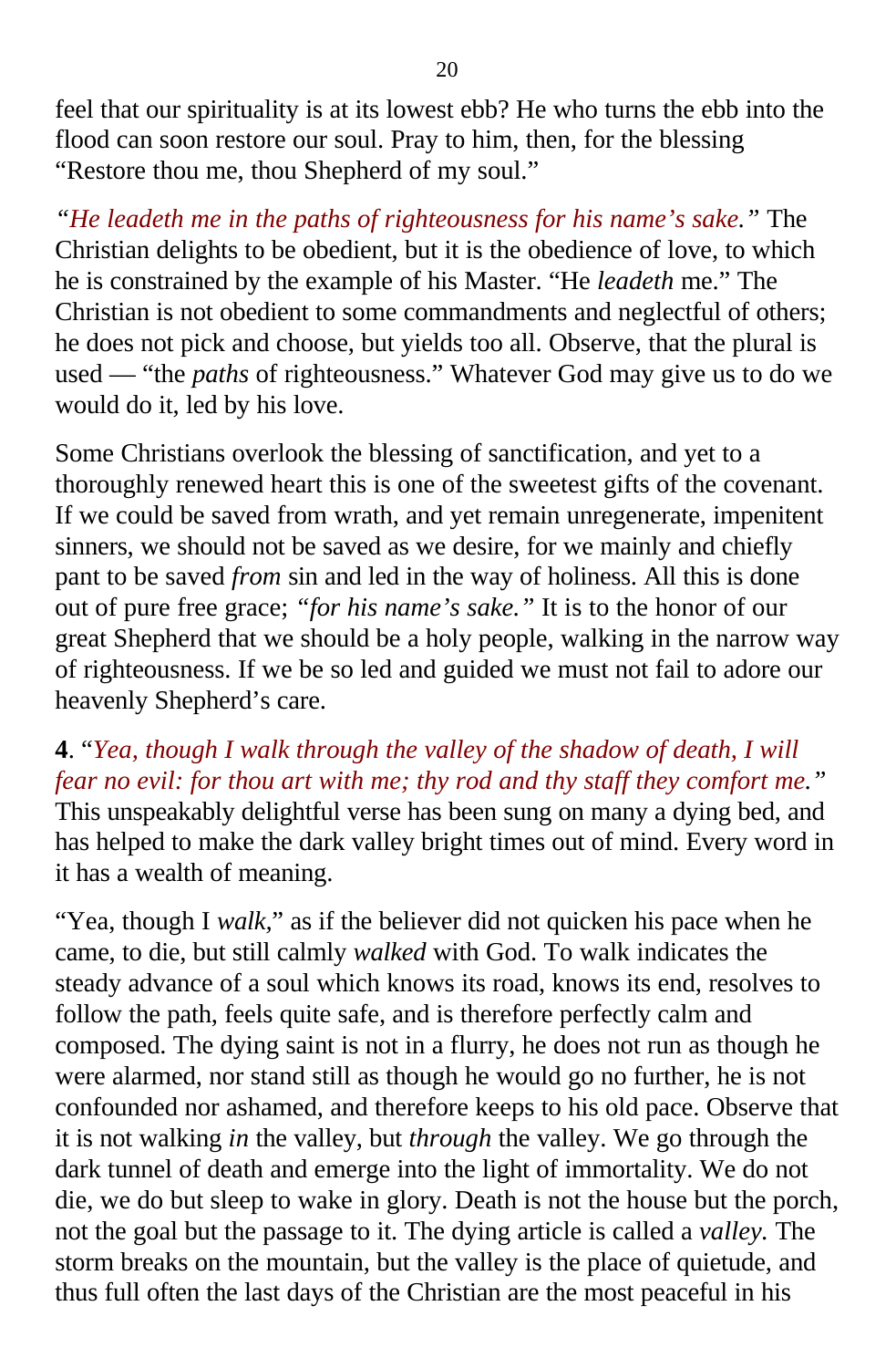whole career; the mountain is bleak and bare, but the valley is rich with golden sheaves, and many a saint has reaped more joy and knowledge when he came to die than he ever knew while he lived.

And, then, it is not "the valley of death," but "the valley *of the shadow* of death," for death in its substance has been removed, and only the shadow of it remains. Some one has said that when there is a shadow there must be light somewhere, and so there is. Death stands by the side of the highway in which we have to travel, and the light of heaven shining upon him throws a shadow across our path; let us then rejoice that there is a light beyond. Nobody is afraid of a shadow, for a shadow cannot stop a man's pathway even for a moment. The shadow of a dog cannot bite; the shadow of a sword cannot kill; the shadow of death cannot destroy us. Let us not, therefore, be afraid.

*"I will fear no evil."* He does not say there shall not be any evil; he had got beyond even that high assurance, and knew that Jesus had put all evil away; but "I will *fear* no evil;" as if even his fears, those shadows of evil, were gone for ever. The worst evils of life are those which do not exist except in our imagination. If we had no troubles but real troubles, we should not have a tenth part of our present sorrows. We feel a thousand deaths in fearing one, but the psalmist was cured of the disease of fearing. "I will fear *no evil,*" not even the Evil One himself; I will not dread the last enemy, I will look upon him as a conquered foe, an enemy to be destroyed.

*"For' thou art with me."* This is the joy of the Christian! *"Thou* art with me." The little child out at sea in the storm is not frightened like all the other passengers on board the vessel, it is asleep in its mother's bosom; it is enough for it that its mother is with it; and it should be enough for the believer to know that Christ is with him.

*"Thou* art with me; I have, in having thee, all that I can crave: I have perfect comfort and absolute security, for *thou* art with me."

*"Thy rod and thy staff,"* by which thou governest and rulest thy flock, the ensigns of thy sovereignty and of thy gracious care —*"they comfort me."* I will believe that thou reignest still. The rod of Jesus shall still be over me as the sovereign succor of my soul.

Many persons profess to receive much comfort from the hope that they shall not die. Certainly there will be some who will be "alive and remain" at the coming of the Lord, but is there so very much of advantage in such an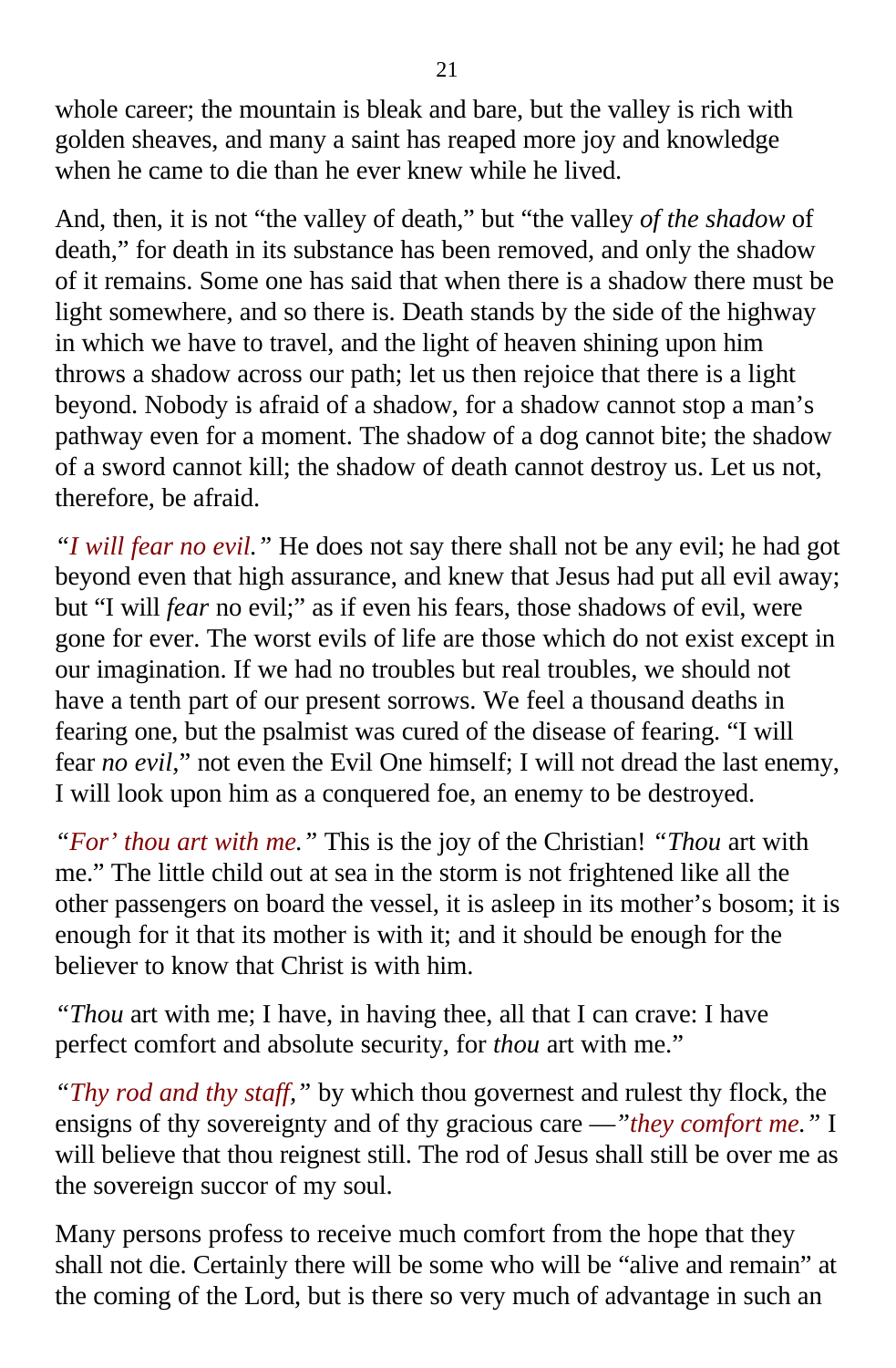escape from death as to make it the object of Christian desire? A wise man might prefer of the two to die, for those who shall not die, but who "shall be caught up together with the Lord in the air," will be losers rather than gainers. They will lose that actual fellowship with Christ in the tomb which dying saints will have, and we are expressly told they shall have no preference beyond those who are asleep. Let us be of Paul's mind when he said that "To die is gain," and think of "departing to be with Christ, which is far better." This twenty-third psalm is not worn out, and it is as sweet in a believer's ear now as it was in David's time, let novelty hunters say what they will.

**5**. *"Thou preparest a table before me in the presence of mine enemies."* The good man has his enemies. He would not be like his Lord if he had not. If we were without enemies we might fear that we were not the friends of God, for the friendship of the world is enmity to God. Yet see the quietude of the godly man in spite of, and in the sight of, his enemies. How refreshing is his calm bravery!

*"Thou preparest a table before me."* When a soldier is in the presence of his enemies, if he eats at all he snatches a hasty meal, and away he hastens to the fight. But observe: "Thou *preparest* a table," just as a servant does when she unfolds the damask cloth and displays the ornaments of the feast on an ordinary peaceful occasion. Nothing is hurried, there is no confusion, no disturbance, the enemy is at the door, and yet God prepares a table, and the Christian sits down and eats as if everything were in perfect peace. Oh! the peace which Jehovah gives to his people, even in the midst of the most trying circumstances!

#### *"Let earth be all in arms abroad, They dwell in perfect peace."*

*"Thou anointest my head with oil."* May we live in the daily enjoyment of this blessing, receiving a fresh anointing for every day's duties. Every Christian is a priest, but he cannot execute the priestly office without unction, and hence we must go day by day to God the Holy Ghost, that we may have our heads anointed with oil. A priest without oil misses the chief qualification for this office, and the Christian priest lacks his chief fitness for service when he is devoid of new grace from on high.

*"My cup runneth over."* He had not only enough, a cup full, but more than enough, a cup which overflowed. A poor man may say this as well as those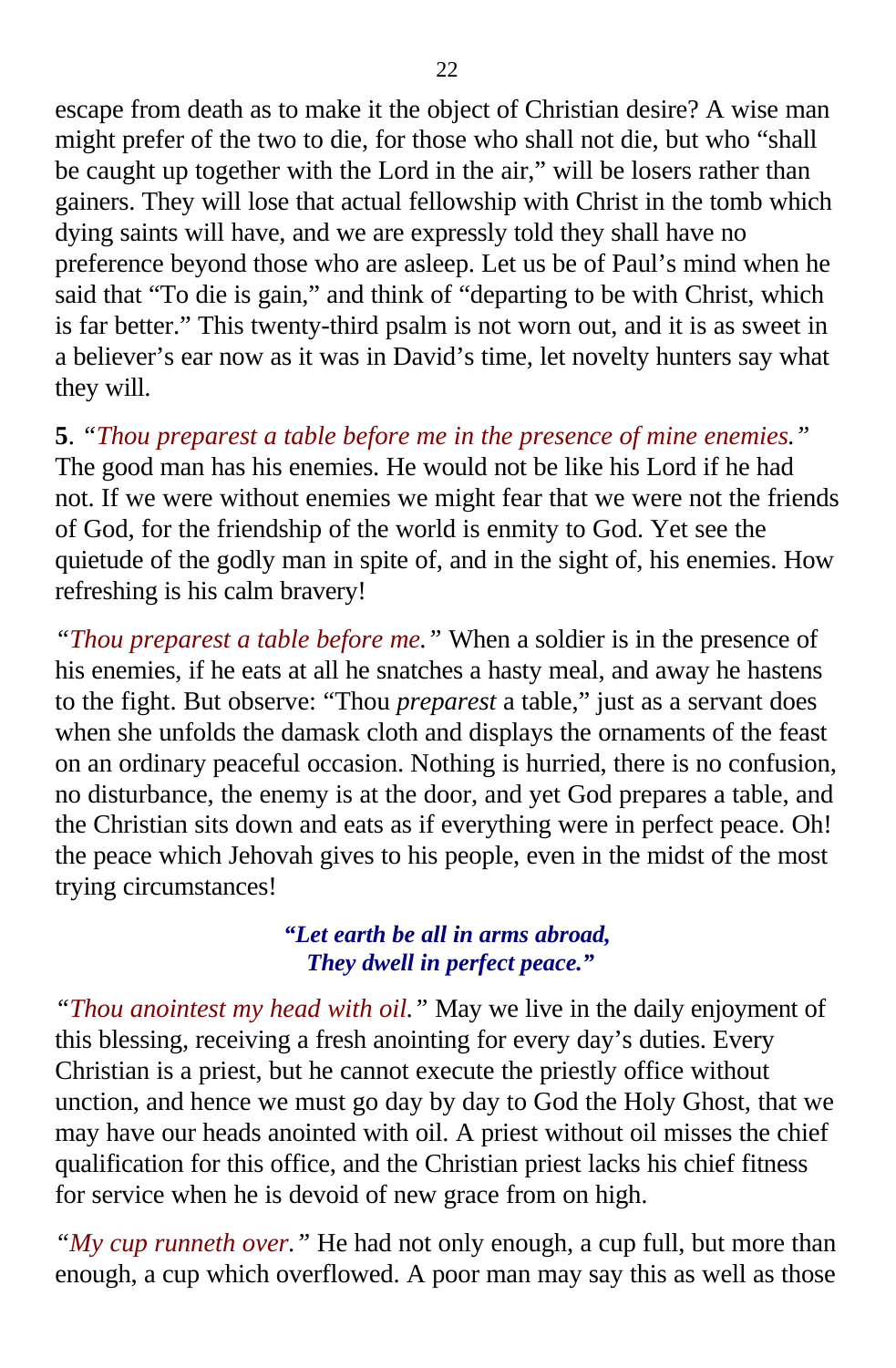in higher circumstances. "What, all this, and Jesus Christ too?" said a poor cottager as she broke a piece of bread and filled a glass with cold water. Whereas a man may be ever so wealthy, but if he be discontented his cup cannot run over; it is cracked and leaks. Contentment is the philosopher's stone which turns all it touches into gold; happy is he who has found it. Content is more than a kingdom, it is another word for happiness.

**6**. *"Surely goodness and mercy shall follow me all the days of my life."* This is a fact as indisputable as it is encouraging, and therefore a heavenly *verily,* or *"surely"* is set as a seal upon it. This sentence may be read, *"only* goodness and mercy," for there shall be unmingled mercy in our history. These twin guardian angels will always be with me at my back and my beck. Just as when great princes go abroad they must not go unattended, so is it with the believer. Goodness and mercy follow him always — *"all the days of his life"* the black days as well as the bright days, the days of fasting as well as the days of feasting, the dreary days of winter as well as the bright days of summer. Goodness supplies our needs, and mercy blots out our sins.

*"And I will dwell in the house of the Lord for ever."* "A servant abideth not in the house for ever, but the son abideth ever." While I am here I will be a child at home with my God; the whole world shall be his house to me; and when I ascend into the upper chamber I shall not change my company, nor even change the house; I shall only go to dwell in the upper story of the house of the Lord for ever.

May God grant us grace to dwell in the serene atmosphere of this most blessed Psalm!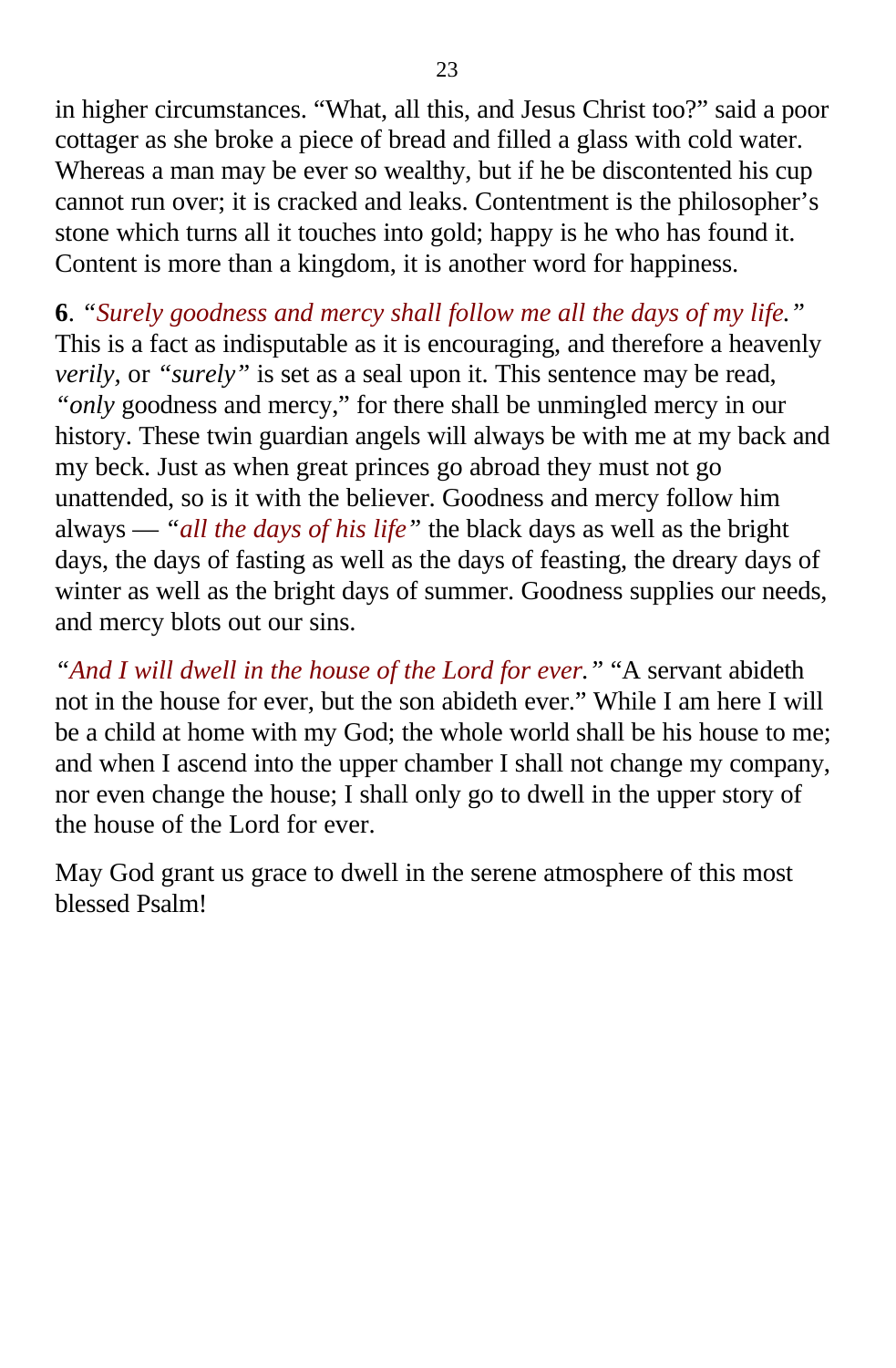Psalm 121

I WILL lift up mine eyes unto the hills, from whence cometh my help.

**2** My help *cometh* from the LORD, which made heaven and earth.

**3** He will not suffer thy foot to be moved: he that keepeth thee will not slumber.

**4** Behold, he that keepeth Israel shall neither slumber nor sleep.

**5** The LORD *is* thy keeper: the LORD *is* thy shade upon they right hand.

**6** The sun shall not smite thee by day, nor the moon by night.

**7** The LORD shall preserve thee from all evil: he shall preserve thy soul.

**8** The LORD shall preserve thy going out and thy coming in from this time forth, and even for evermore.

**1**. *"I will lift up mine eyes unto the hills, from whence cometh my help."* It is wise to look to the strong for strength. Dwellers in the valleys are subject to many disorders for which there is no cure but a sojourn in the uplands, and it is well when they shake off their lethargy and resolve upon a climb. Down below they are the prey of marauders, and to escape from them the surest method is to fly to the strongholds upon the mountains. Often before the actual ascent the sick and plundered people looked towards the hills and longed to be upon their summits. The holy man who here sings a choice sonnet looked away from the slanderers by whom he was tormented to the Lord who saw all from his high places, and was ready to pour down succor for his injured servant.

Help comes to saints only from above, they look elsewhere in vain: let us lift up our eyes with hope, expectancy, desire, and confidence. Satan will endeavor to keep our eyes upon our sorrows that we may be disquieted and discouraged; be it ours firmly to resolve that we will look out and look up, for there is good cheer for the eyes, and they that lift up their eyes to the eternal hills shall soon have their hearts lifted up also. The purposes of God; the divine attributes; the immutable promises; the covenant, ordered in all things and sure; the providence, predestination, and proved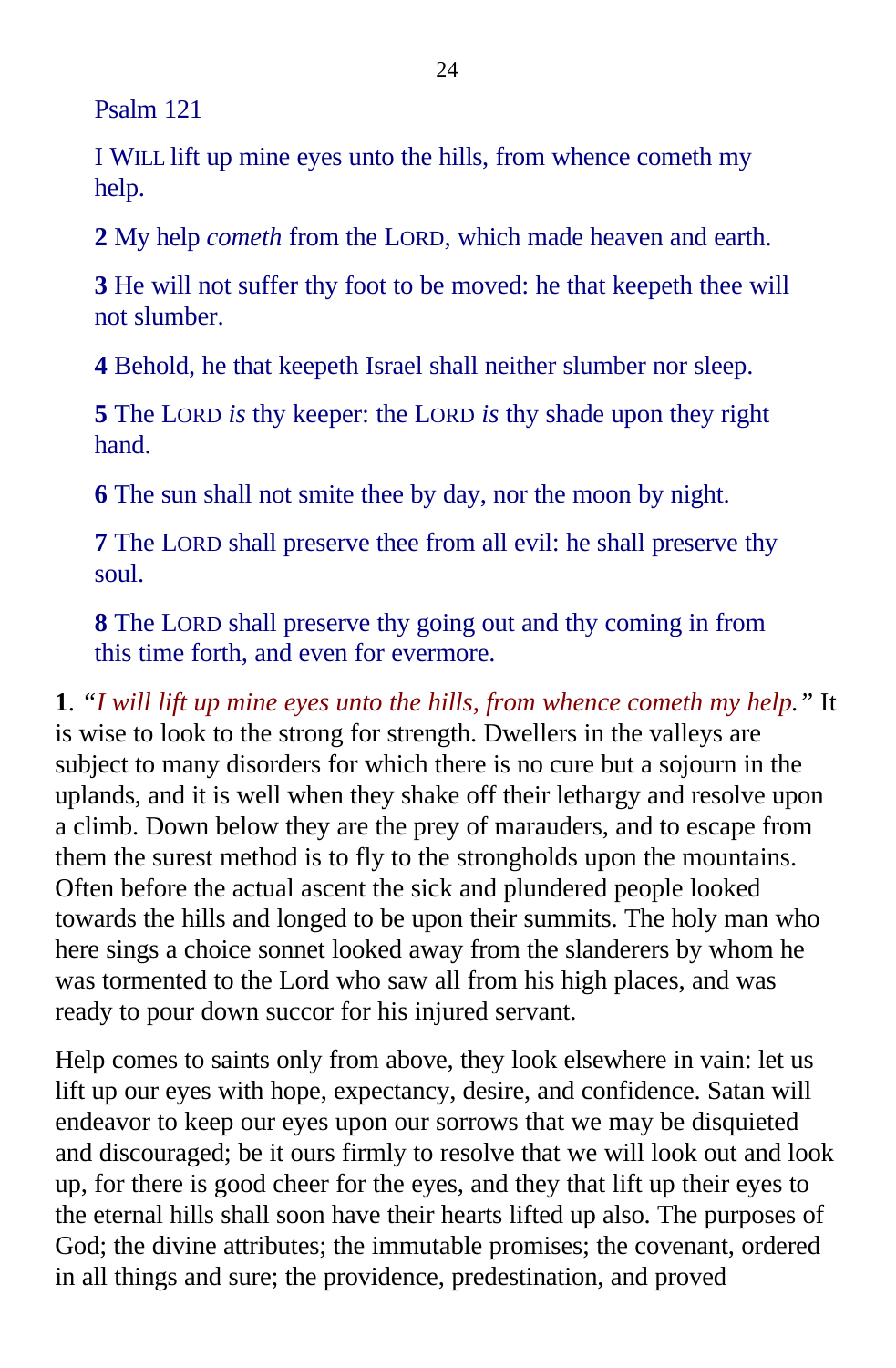faithfulness of the Lord — these are the hills to which we must lift up our eyes, for from these our help must come. It is our resolve that we will not be bandaged and blindfolded, but will lift up our eyes.

Or is the text in the interrogative? Does he ask, "Shall I lift up mine eyes to the hills?" Does he feel that the highest places of the earth can afford him no shelter? Or does he renounce the idea of recruits hastening to his standard from the hardy mountaineers? and hence does he again inquire, "Whence cometh my help?" If so, the next verse answers the question, and shows whence all help must come.

**2***. "My help cometh from the Lord, which made heaven and earth."* What we need is help, — help powerful, efficient, constant: we need a very present help in trouble. What a mercy that we have it in our God. Our hope is in Jehovah, for our help comes from him. Help is on the road, and will not fail to reach us in due time, for he who sends it to us was never known to be too late. Jehovah who created all things is equal to every emergency; heaven and earth are at the disposal of him who made them, therefore let us be very joyful in our infinite helper. He will sooner destroy heaven and earth than permit his people to be destroyed, and the perpetual hills themselves shall bow rather than he shall fail whose ways are everlasting. We are bound to look beyond heaven and earth to him who made them both: it is vain to trust the creatures: it is wise to trust the Creator.

**3**. *"He will not suffer thy foot to be moved."* Though the paths of life are dangerous and difficult, yet we shall stand fast, for Jehovah will not permit our feet to slide; and if he will not suffer it we shall not suffer it. If our foot will be thus kept we may be sure that our head and heart will be preserved also. In the original the words express a wish or prayer, — "May he not suffer thy foot to be moved." Promised preservation should be the subject of perpetual prayer; and we may pray believingly; for those who have God for their keeper shall be safe from all the perils of the way. Among the hills and ravines of Palestine the literal keeping of the feet is a great mercy; but in the slippery ways of a tried and afflicted life, the boon of upholding is of priceless value, for a single false step might cause us a fall fraught with awful danger. To stand erect and pursue the even tenor of our way is a blessing which only God can give, which is worthy of the divine hand, and worthy also of perennial gratitude. Our feet shall move in progress, but they shall not be moved to their overthrow.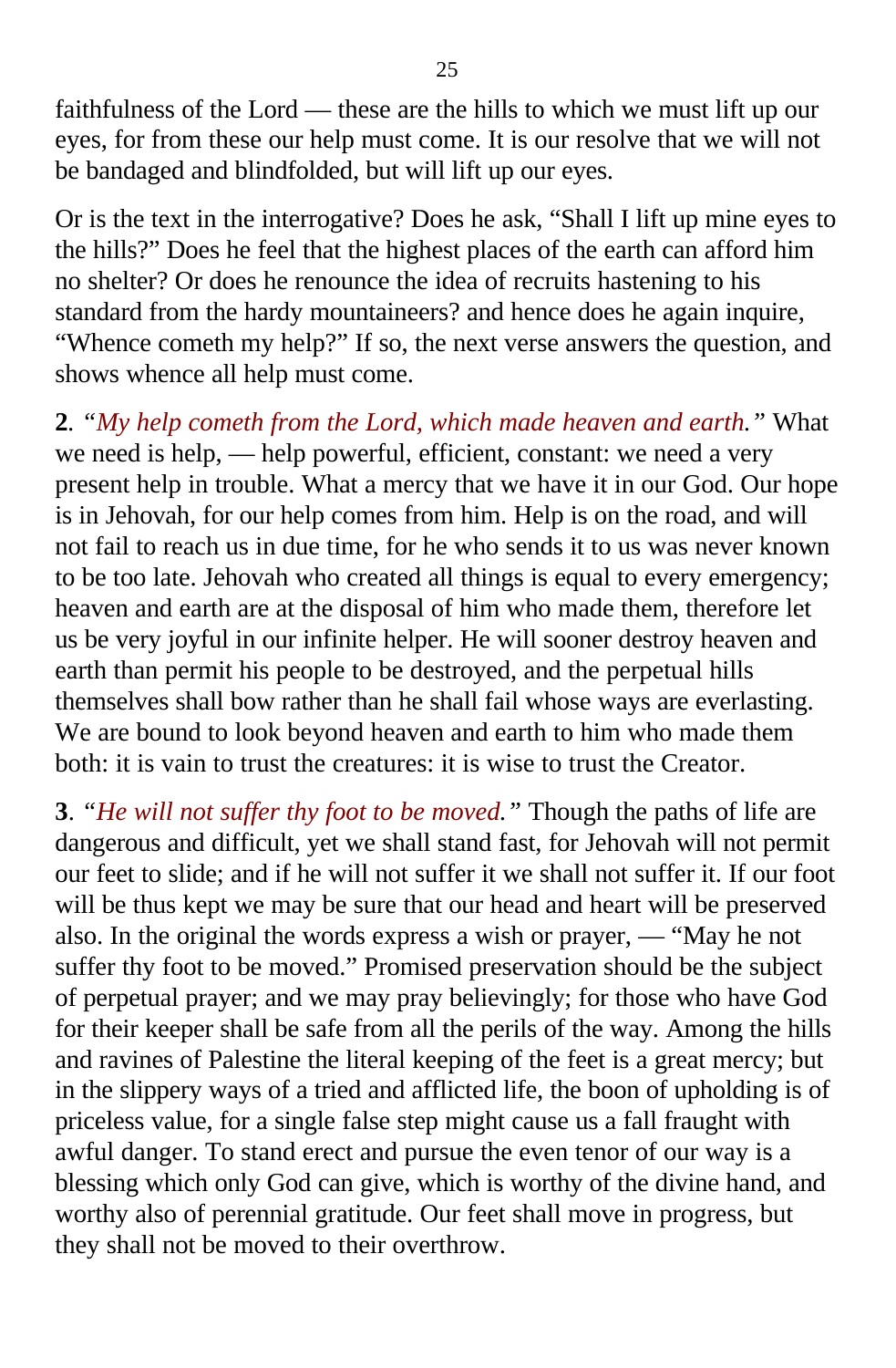"*He that keepeth thee will not slumber*," — or "thy keeper shall not slumber." We should not stand a moment if our keeper were to sleep; we need him by day and by night; not a single step can be safely taken except under his guardian eye. This is a choice stanza in a pilgrim song. God is the convoy and body-guard of his saints. When dangers are awake around us we are safe, for our Preserver is awake also, and will not permit us to be taken unawares. No fatigue of exhaustion can cast our God into sleep; his watchful eyes are never closed.

**4**. *"Behold, he that keepeth Israel shall neither slumber nor sleep."* The consoling truth must be repeated: it is too rich to be dismissed in a single line. It were well if we always imitated the sweet singer, and would dwell a little upon a choice doctrine, sucking the honey from it. What a glorious title is in the Hebrew *"The keeper of Israel,"* and how delightful to think that no form of unconsciousness ever steals over him, neither the deep slumber nor the lighter sleep. He will never suffer, the house to be broken up by the silent thief; he is ever on the watch, and speedily perceives every intruder. This is a subject of wonder, a theme for attentive consideration, therefore the word *"Behold"* is set up as a waymark. Israel fell asleep, but his God was awake. Jacob had neither walls, nor curtains, nor body-guard around him; but the Lord was in that place though Jacob knew it not, and therefore the defenseless man was safe as in a castle. In after days he mentioned God under this enchanting name — "The God that led me all my life long:" perhaps David alludes to that passage in this expression.

The word *"keepeth"* is also full of meaning: he keeps us as a rich man keeps his treasures, as a captain keeps a city with a garrison, as a royal guard keeps his monarch's head. If the former verse is in strict accuracy a prayer, this is the answer to it: it affirms the matter thus, "Lo, he shall not slumber nor sleep — the Keeper of Israel." It may also be worthy of mention that in verse three the Lord is spoken of as the personal keeper of one individual, and here of all those who are in his chosen nation, described as Israel: mercy to one saint is the pledge of blessing to them all. Happy are the pilgrims to whom this psalm is a safe conduct; they may journey all the way to the celestial city without fear.

**5**. *"The Lord is thy keeper."* Here the preserving One, who had been spoken of by pronouns in the two previous verses, is distinctly named — Jehovah is thy keeper. What a mint of meaning lies here: the sentence is a mass of bullion, and when coined and stamped with the king's name it will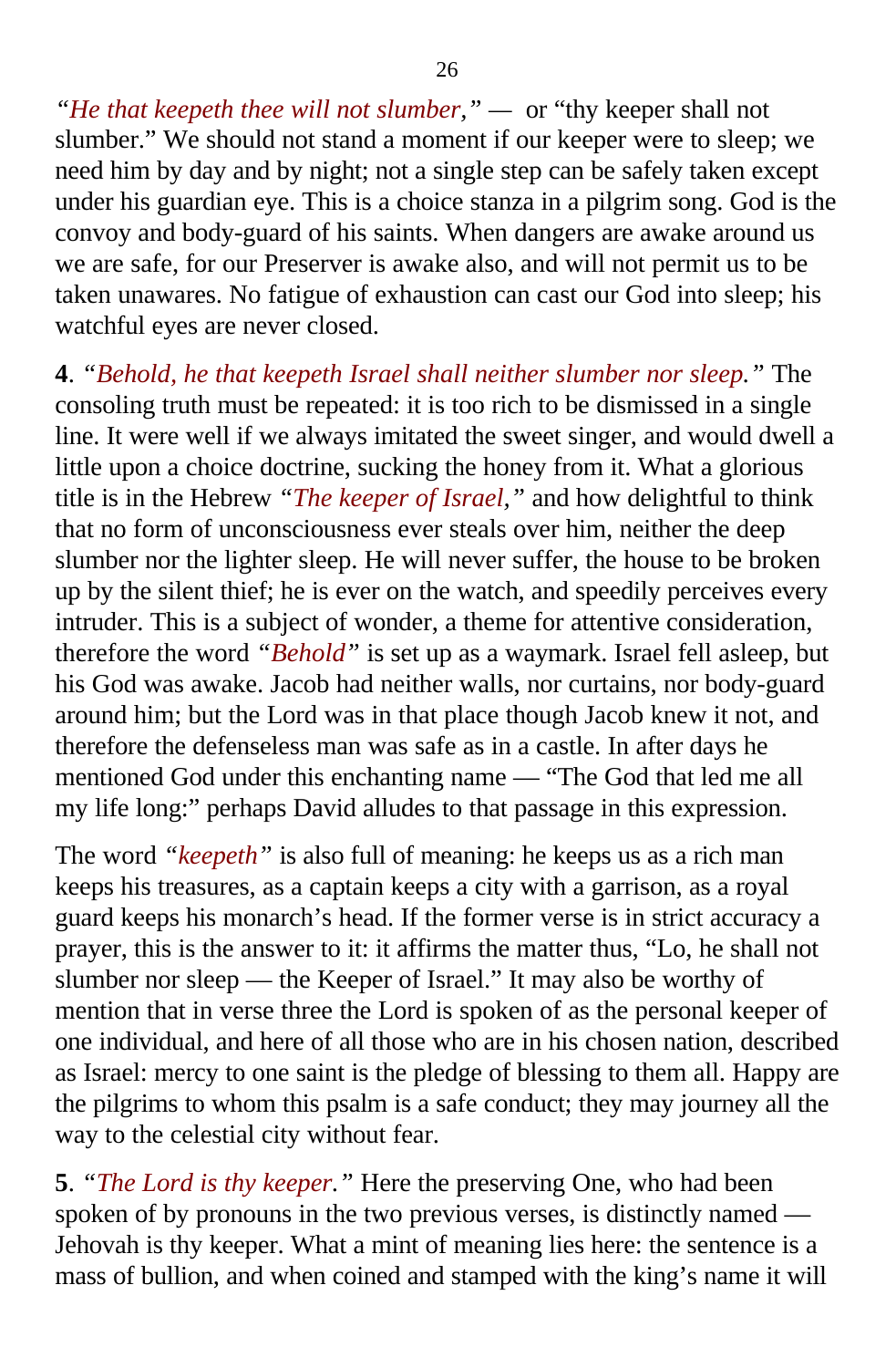bear all our expenses between our birthplace on earth and our rest in heaven. Here is a glorious person *Jehovah,* assuming a gracious office and fulfilling it in person, — Jehovah is thy *keeper,* in behalf of a favored individual —  $thy$ , and a firm assurance of revelation that it is even so at this hour — Jehovah *is* thy keeper. Can we appropriate the divine declaration? If so, we may journey onward to Jerusalem and know no fear; yea, we may journey through the valley of the shadow of death and fear no evil.

*"The Lord is thy shade upon thy right hand."* A shade gives protection from burning heat and glaring light. We cannot bear too much blessing; even divine goodness, which is a right-hand dispensation, must be toned down and shaded to suit our infirmity, and this the Lord will do for us. He will bear a shield before us, and guard the right arm with which we fight the foe. That member which has the most of labor shall have the most of protection. When a blazing sun pours down its burning beams upon our heads the Lord Jehovah himself will interpose to shade us, and that in the most honorable manner, acting as our right-hand attendant, and placing us in comfort and safety. "The Lord at thy right hand shall smite through kings." How different this from the portion of the ungodly ones who have Satan standing at their right hand, and of those of whom Moses said, "their defense has departed from them." God is as near us as our shadow, and we are as safe as angels.

**6**. *"The sun shall not smite thee by day, nor the moon by night."* None but the Lord could shelter us from these tremendous forces. These two great lights rule the day and the night, and under the lordship of both we shall labor or rest in equal safety. Doubtless there are dangers of the light and of the dark, but in both and from both we shall be preserved — literally from excessive heat and from baneful chills; mystically from any injurious effects which might follow from doctrine bright or dim; spiritually from the evils of prosperity and adversity; eternally from the strain of overpowering glory and from the pressure of terrible events, such as judgment and the burning of the world. Day and night make up all time: thus the ever-present protection never ceases. All evil may be ranked as under the sun or the moon, and if neither of these can smite us we are indeed secure. God has not made a new sun or a fresh moon for his chosen, they exist under the same outward circumstances as others, but the power to *smite* is in their case removed from temporal agencies; saints are enriched, and not injured, by the powers which govern the earth's condition; to them has the Lord given "the precious things brought forth by the sun, and the precious things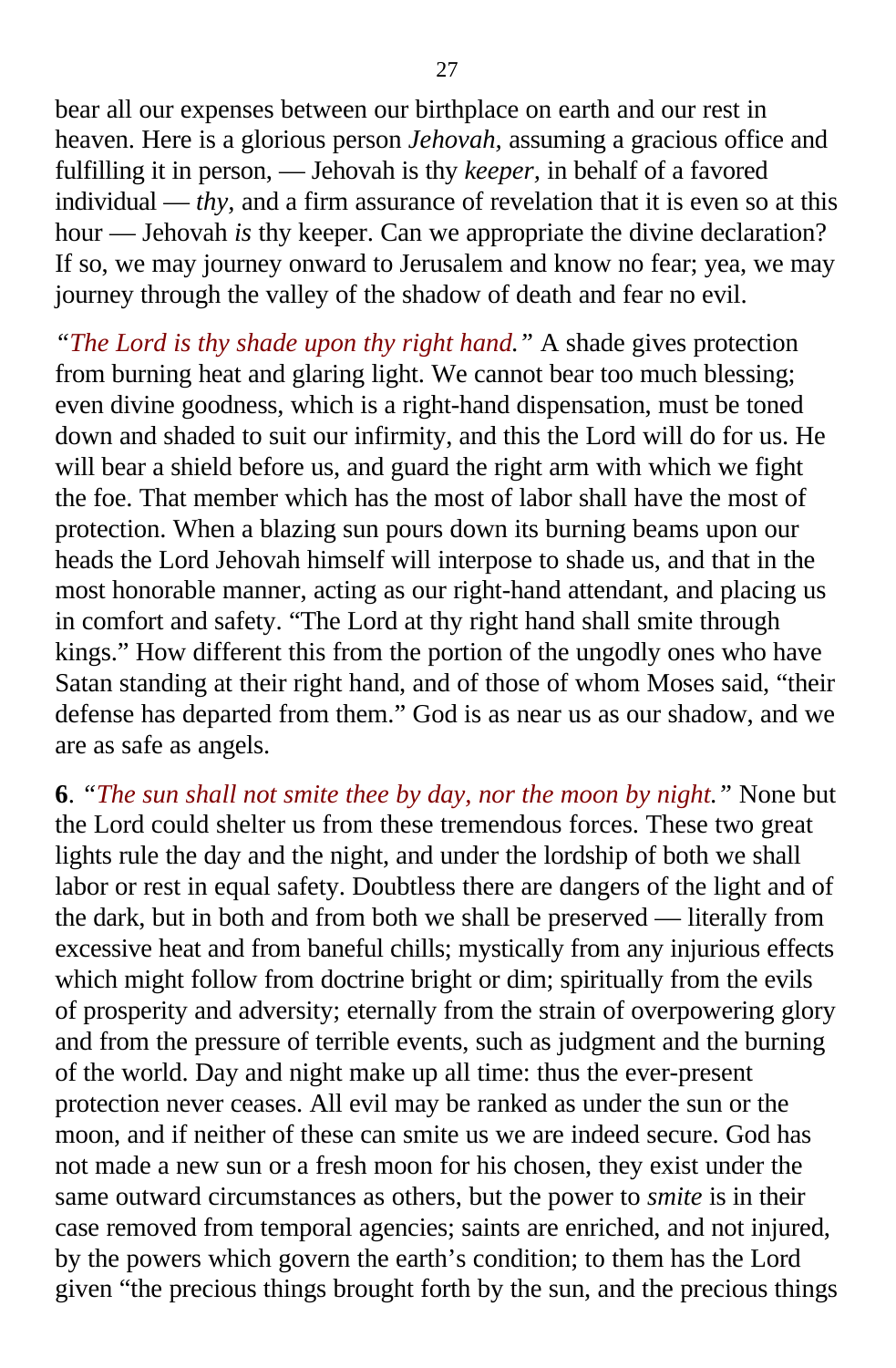put forth by the moon," while at the same moment he has removed from them all bale and curse of heat or damp, of glare or chill.

**7**. *"The Lord shall preserve thee from all evil,"* or *keep* thee from all evil. It is a great pity that our admirable translation did not keep to the word *keep* all through the psalm, for all along it is one. God not only keeps his own in all evil times but from all evil influences and operations, yea, from evils themselves. This is a far-reaching word of covering: it includes everything and excludes nothing: the wings of Jehovah amply guard his own from evils great and small, temporary and eternal. There is a most delightful double personality in this verse: Jehovah keeps the believer, not by agents, but by himself; and the person protected is definitely pointed out by the word *thee,* it is not our estate or name which is shielded, but the proper personal man.

To make this even more intensely real and personal another sentence is added, *"The LORD shall preserve thee from all evil: he shall preserve thy soul,"—* or Jehovah will keep thy soul. Soul-keeping is the soul of keeping. If the soul be kept all is kept. The preservation of the greater includes that of the less so far as it is essential to the main design: the kernel shall be preserved, and in order thereto the shell shall be preserved also. God is the sole keeper of the soul. Our soul is kept from the dominion of sin, the infection of error, the crush of despondency, the puffing up of pride; kept from the world, the flesh, and the devil; kept for holier and greater things; kept in the love of God; kept unto the eternal kingdom and glory. What can harm a soul that is kept of the Lord?

**8**. *"The Lord shall preserve thy going out and thy coming in from this time forth, and even for evermore."* When we go out in the morning to labor, and come home at eventide to rest, Jehovah shall keep us. When we go out in youth to begin life, and come in at the end to die, we shall experience the same keeping. Our exits and our entrances are under one protection. Three times have we the phrase, "Jehovah shall keep," as if the sacred Trinity thus sealed the word to make it sure: ought not all our fears to be slain by such a threefold flight of arrows? What anxiety can survive this triple promise? This keeping is eternal; continuing from this time forth, even for evermore. The whole church is thus assured of everlasting security: the final perseverance of the saints is thus ensured, and the glorious immortality of believers is guaranteed. Under the aegis of such a promise we may go on pilgrimage without trembling, and venture into